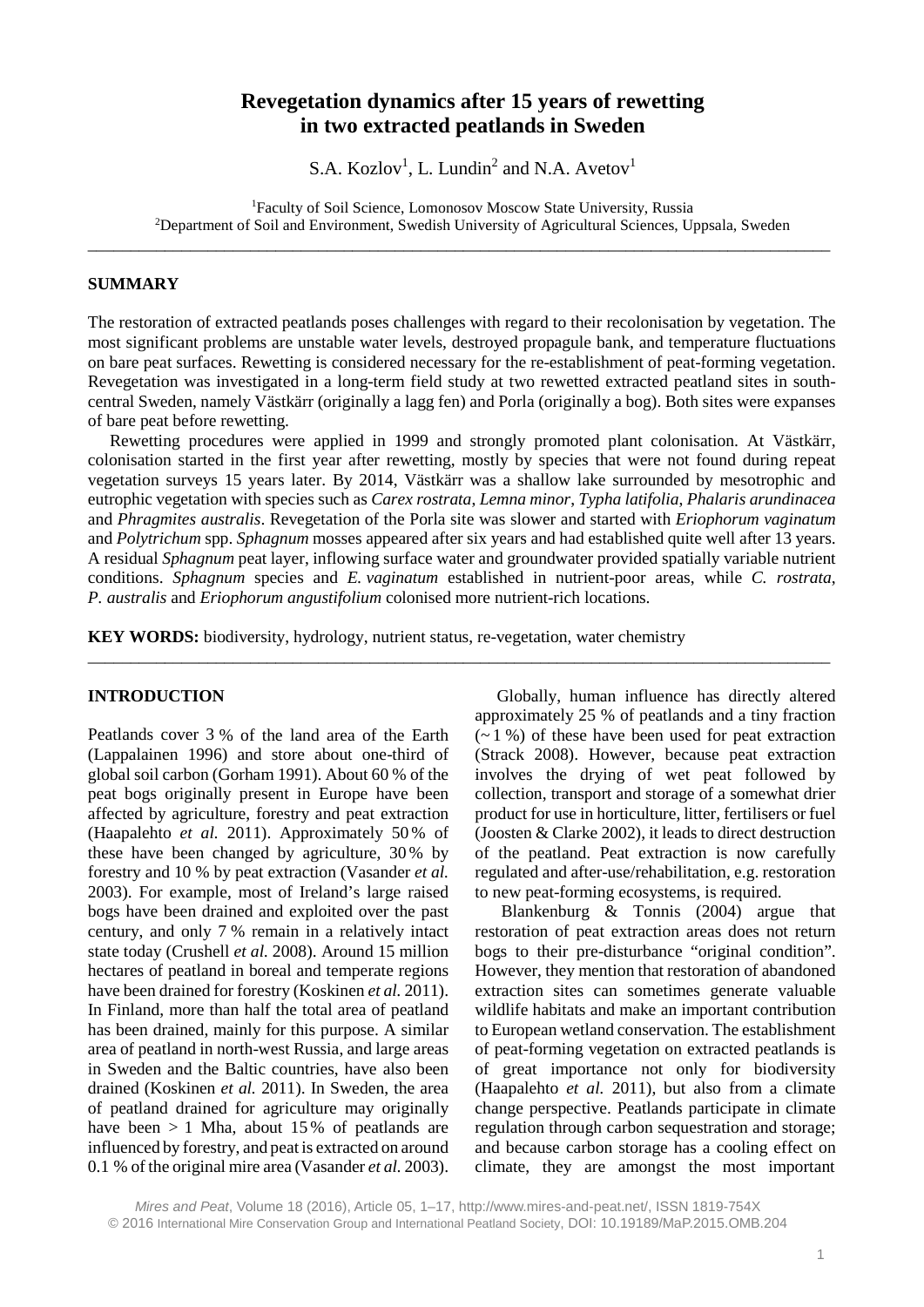ecosystems in the context of global warming (Zhaojun *et al*. 2011, Bonn *et al.* 2014).

Drained and degrading peatlands are problematic environments for successful plant re-establishment because of dryness, aeolian erosion, increasing ground surface instability, changing water levels, frost heave and the presence of excess nutrients (Lavoie *et al.* 2003, Vasander *et al.* 2003, Nishimura & Tsuyuzaki 2014). Summer drought may not only have a direct adverse effect on the survival of bog plant seedlings, but may also lead to crust formation and cracking of the peat (Wheeler & Shaw 1995). Hence, the spontaneous revegetation of abandoned extracted peatlands is very slow, uneven and unpredictable (Tuittila *et al.* 2000, Triisberg *et al*. 2013, Nishimura & Tsuyuzaki 2014); and although self-regeneration of extracted peatland can occur, it often leads to only limited recovery of pre-extraction functions (Strack 2008).

The re-initiation of peat formation can take decades even after restoration measures have been applied (Bonn *et al.* 2014, Nishimura & Tsuyuzaki 2014). Nonetheless, some of the available data indicate that spontaneous revegetation can lead to the appearance of *Sphagnum* colonies (i.e. potentially peat-forming vegetation). *Eriophorum vaginatum* and *Polytrichum strictum* are often early colonisers of cutover surfaces, initiating different development pathways that favour the establishment of *Sphagnum* (Lavoie *et al*. 2003). Stable temperature and high relative humidity in the microhabitats provided by vascular plants (ericaceous shrubs and young trees) stimulate *Sphagnum* growth and hummock formation (Pouliot *et al.* 2011, Pouliot *et al.* 2012). However, the key factors for *Sphagnum* recolonisation and the development of different plant community structures on extracted peatlands are shallow water table and comparatively small water level fluctuations (Robert *et al*. 1999, Tuittila 2000, Lode 2001, Nishimura & Tsuyuzaki 2014). Hence, peatland rewetting can be a useful tool in promoting the regeneration of typical vascular plants and *Sphagnum* mosses. In general, if the aim is to reinstate an extracted *Sphagnum* peatland (bog), rewetting is usually needed to promote and facilitate the revegetation process (Lavoie *et al*. 2003, Gonzàlez *et al.* 2014).

Vasander *et al*. (2003) indicate that restoration actions can themselves have negative environmental consequences, e.g. the inundation of peat surfaces resulting from the rewetting process often increases phosphorus (P) leaching. The availability of plant nutrients is also significant for the revegetation of extracted peatlands. According to Wheeler & Shaw (1995), in cases where peat extraction has exposed

fen peat, the chemical environment is likely to be conducive to the establishment of fen plants rather than bog vegetation. The exposure of peat by excavation results in higher nutrient concentrations in water and peat than were present in the original peatland (Nishimura & Tsuyuzaki 2014). Several investigations have shown that there is a link between environmental factors (especially the poor–rich fertility gradient) and species composition in mire vegetation (Wheeler & Shaw 1995, Rydin *et al*. 1999, Tahvanainen 2004, Rydin & Jeglum 2006, Avetov & Shishkonakova 2008, Hynninen *et al.* 2011, Avetov & Shishkonakova 2013, Kozlov & Avetov 2014).

Besides moisture conditions and water chemistry, the proximity of propagule sources is critical (Robert *et al*. 1999). In previous investigations it has been observed that restored habitats are most likely to be colonised by typical species if the restored areas are near existing sources of potential colonists (Vasander *et al*. 2003, Triisberg *et al*. 2013). A feature of many large-scale commercial peat extraction sites is limited availability of plants for recolonisation. Even if an abundant local source of propagules is present, recolonisation rates can be dramatically improved by the strategic introduction of plants (Quinty & Rochefort 2003, Blankenburg & Tonnis 2004).

In conjunction with the restoration (by rewetting) of two former peat extraction areas in southern Sweden, we carried out long-term observations of the revegetation process. Because the intention was to create bird lakes, we did not re-introduce plants. However, with time, sites that have been rewetted (only) can develop into peat-forming wetlands, so new mires may eventually be formed. The aim of this study was to investigate the initial development of plant cover, with focus on peat-forming plants, and to gain insights into the connection between plant species composition and water chemistry.

# **METHODS**

# **Study areas**

The two sites investigated were rewetted cutover peat areas at Västkärr (59° 06′ N, 14° 45′ E) and Porla  $(59°01' N, 14°38' E)$  in south-central Sweden (Figure 1). In both cases peat had been extracted using a sod peat cutting method. The two sites have similar climate with annual mean temperature around  $+6$  °C, precipitation 800 mm and evapotranspiration 470 mm (long-term averages for 1961–1990) (Table 1). In the years after rewetting (2000–2013), precipitation was 9 % more and temperature 13 % higher than the long-term average value.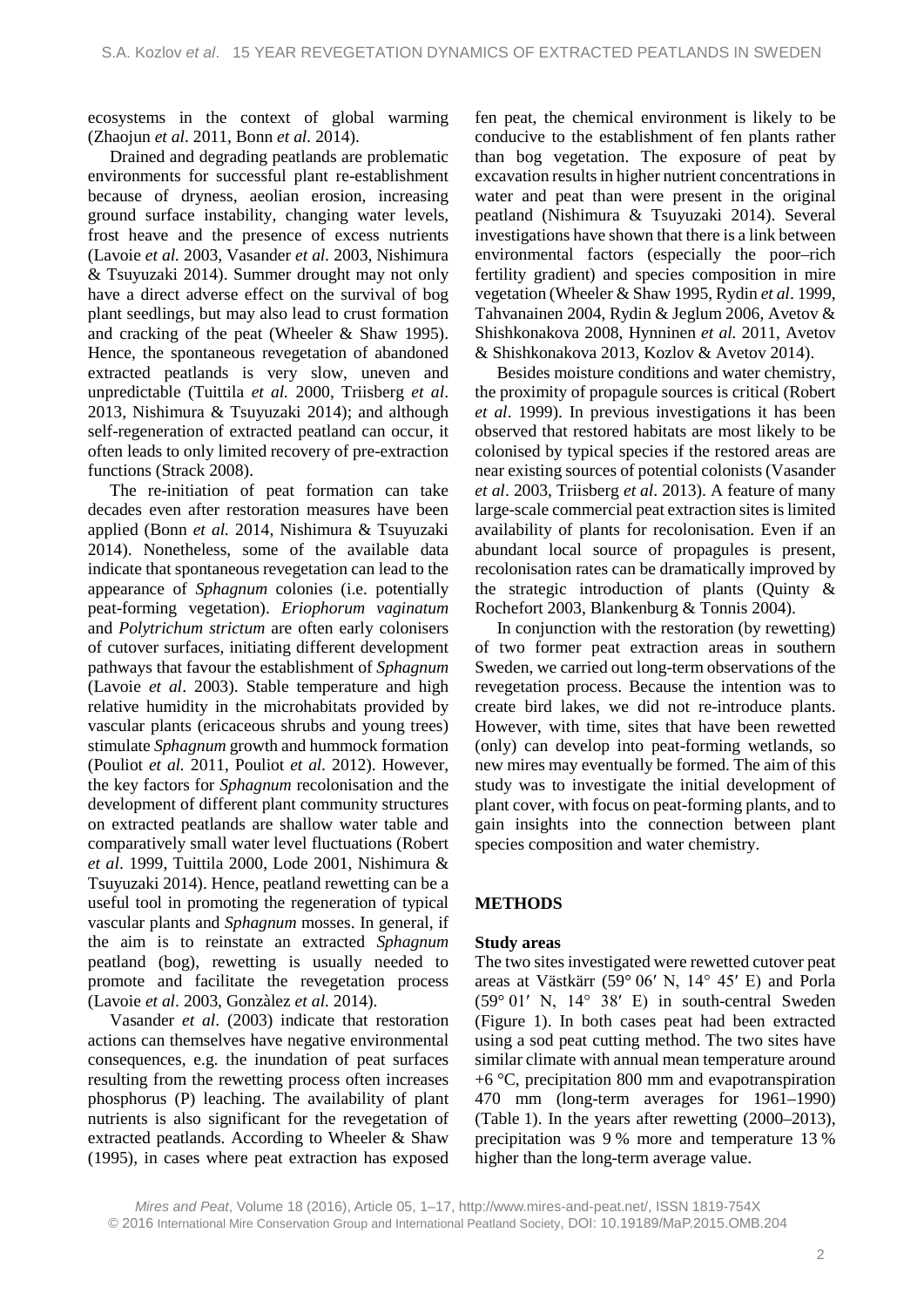

Figure 1. Map of Sweden showing the locations of the two rewetting areas Porla (P) and Västkärr (V), which are only 12 km apart. Västkärr is immediately to the east, and Porla 6 km to the south-west, of the raised bog known as Skagerhultamossen.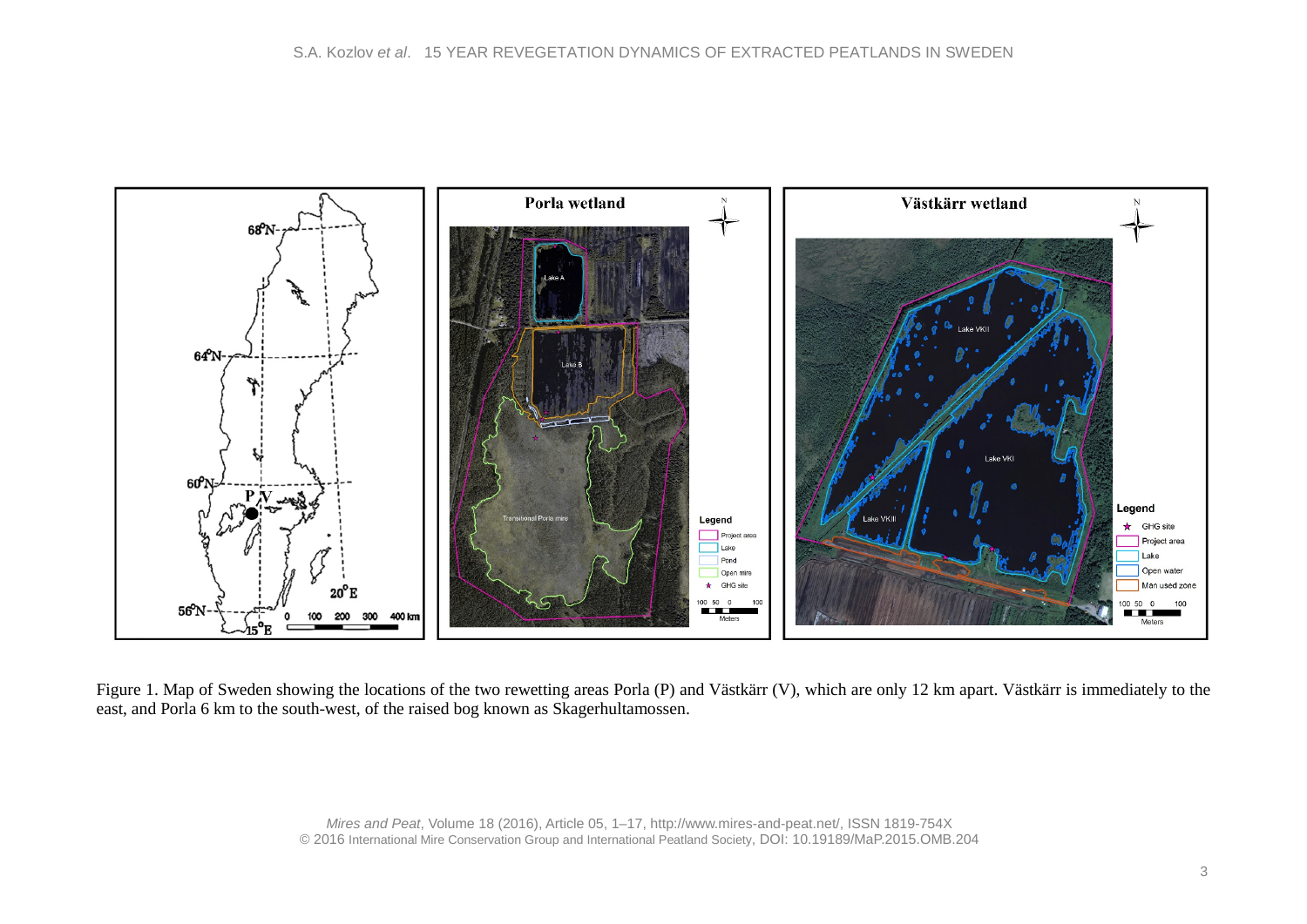| Variable                                | Västkärr | Porla |
|-----------------------------------------|----------|-------|
| Altitude (m a.m.s.l.)                   | 65       | 85    |
| Wetland area (ha)                       | 80       | 17    |
| Annual mean temperature $({}^{\circ}C)$ | 6        | 6     |
| Vegetation period* $(T > 5 °C)$ (days)  | 200      | 200   |
| Annual precipitation (mm)               | 800      | 800   |
| Annual evapotranspiration (mm)          | 470      | 470   |
| Annual runoff (mm)                      | 330      | 330   |

Table 1. Geographical and climate characteristics of the Västkärr and Porla wetlands (Raab & Vedin 1995). The meteorological data are mean values for the period 1961–1990.

\*Mean daily temperature > 5 °C for four consecutive days (Odin *et al*. 1983).

The Västkärr wetland (80 ha) lies between the raised bog Skagerhultamossen to the west and mineral soil grasslands to the east, and used to be the lagg fen of Skagerhultamossen. Before the peat was extracted it was cultivated for potatoes and cereal crops. The peat layer that remained after peat extraction was approximately 20 cm thick with a flat, even surface. Västkärr is now a single and more or less open shallow lake, although it is divided into three parts. Its main water supply is inflowing groundwater. The catchment area of Västkärr is not easily determined due to the presence of the large Skagerhultamossen bog, the slightly undefined groundwater inflow from the surroundings, and inflow from the nearby river Örebro Svartå. The river is also the outflow to Lake Hjälmaren and, beyond that, to Stockholm and the Baltic Sea.

Porla was originally a bog where peat extraction started in the 1880s, eventually transforming it to an excavated depression in a morainic landscape. Peat thickness varies considerably because of the stony mineral till underlying the peat. Boulders and stones can be observed in many places, and ordinary till hillocks and depressions form an uneven surface such that the remaining peat layer varies in thickness from zero to 2 m. Porla comprises two lakes/wetlands of area 2 ha and 5 ha, respectively, separated by a road. Water from the larger upstream area passes under the road and enters the smaller northern area, from which the outlet discharges to downstream watercourses. A poor sedge fen to the south supplies water to the Porla site. The total catchment area is 133 ha.

Peat extraction at Västkärr ceased in 1998. The ash content of the remaining peat layer varied spatially. Ash content was below 5 % in the upper peat (0–10 cm depth), whereas the underlying

10–20 cm of peat was partly mixed with clay and gyttja and its ash content was often above 15 %. The bulk density of the peat layer was mostly in the range  $0.2 - 0.3$  g cm<sup>-3</sup>. Beneath the peat there was a 5 cm thick layer of gyttja with density  $0.4-1.0 \text{ g cm}^{-3}$ overlying postglacial clay.

At the Porla site, peat extraction stopped in 1999 leaving a peat layer that was more variable in thickness, as mentioned above. In places where the residual peat was up to 2 m thick it was topped by a *Sphagnum* layer which was mostly 0.4–0.6 m thick. Elsewhere there was only *Carex/Equisetum* peat up to 1.7 m thick directly overlying the till.

The chemical composition of peat differed between the two sites, Västkärr being more nutrientrich than Porla. The C/N quotients were 21 and 45, but pH values (for peat) were initially quite similar at 4.8 and 4.5, respectively. The difference in pH increased after rewetting, when values of 6–7 were recorded at Västkärr and 5–5.5 at Porla. The concentrations of some other nutrients in the peat showed large differences between the sites (Table 2).

### **Rewetting procedure**

In 1999, before rewetting started, both sites were prepared by soil and ground work which created a bare black peat surface with some patches of mineral soil. At Västkärr, the ditches were also filled in; and after pumping stopped, the water table rose rapidly over a few months. There was also rather heavy rainfall in 1999. As a result, after the winter of 1999/2000 a lake developed with water depths of 0.7–1 m just a few metres from the vegetated shore.

Porla was blocked by a road, and on the other side of the road a bund/wall was built and fitted with a high-level outlet. Subsequently, water discharging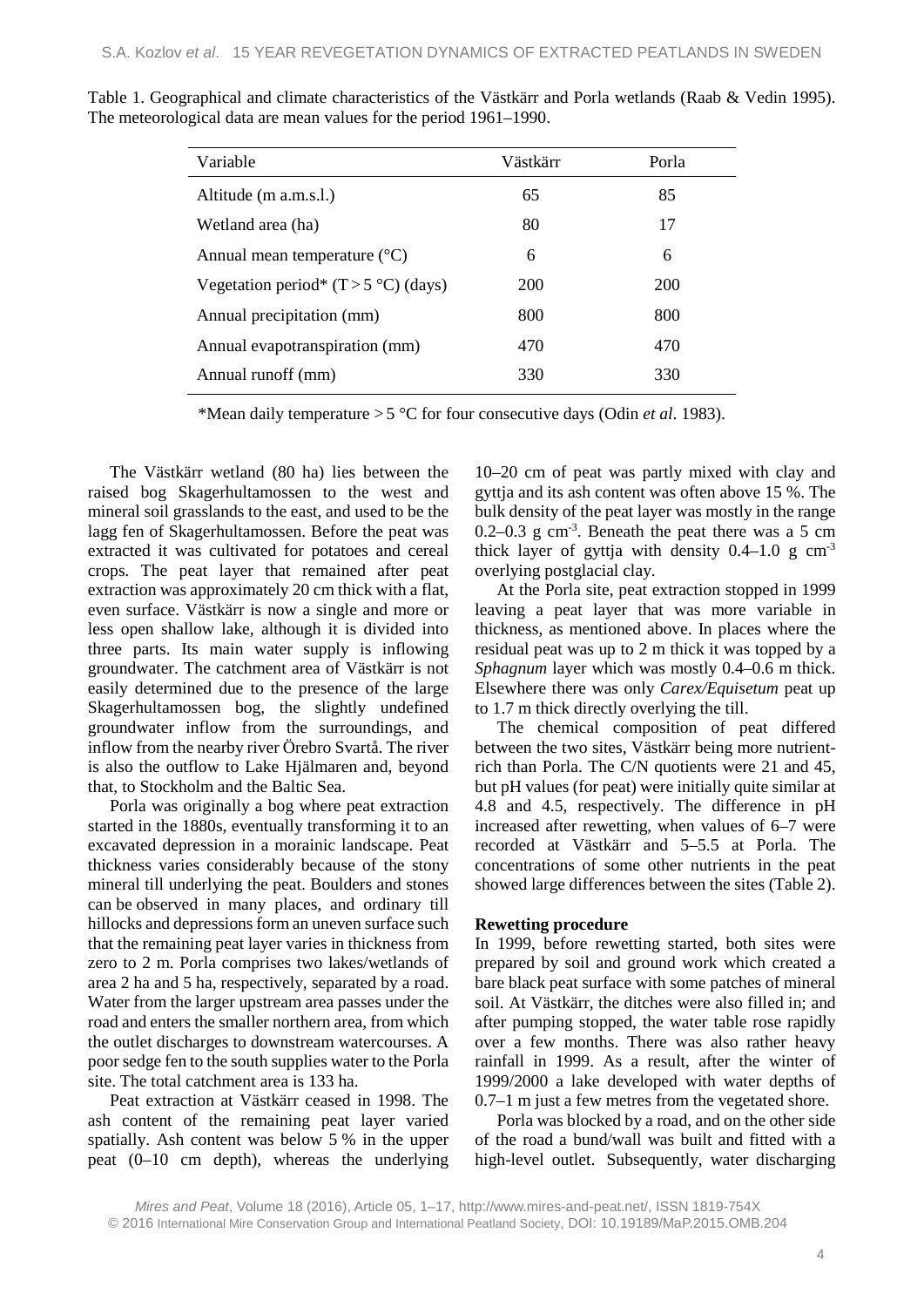|                                           | Porla                                                                 | Västkärr                                                                                                                                         |
|-------------------------------------------|-----------------------------------------------------------------------|--------------------------------------------------------------------------------------------------------------------------------------------------|
| Residual peat type                        | Carex/Equisetum and Equisetum/Carex<br>peat overlain by Sphagnum peat | Carex peat mixed with wood peat                                                                                                                  |
| Residual peat depth $(m)$ 0-2             |                                                                       | $0.1 - 0.2$                                                                                                                                      |
| Numbers of samples                        | 5 samples in $0-0.2$ m layer;<br>5 samples in $0.2-0.5$ m layer.      | 10 samples in $0-0.1$ m layer;<br>8 samples in $0.1-0.2$ m layer<br>At some locations there was only 0.1 m<br>of peat on top of the gyttja/clay. |
| pH                                        | 4.5                                                                   | 4.8                                                                                                                                              |
| $C(\%)$                                   | 50                                                                    | 45                                                                                                                                               |
| N(% )                                     | 1.1                                                                   | 2.1                                                                                                                                              |
| C/N                                       | 45                                                                    | 21                                                                                                                                               |
| $NO3-N$ (mg kg <sup>-1</sup> dw)          | $\mathbf{1}$                                                          | 50                                                                                                                                               |
| $NH4-N$ (mg kg <sup>-1</sup> dw)          | 50                                                                    | $\overline{0}$                                                                                                                                   |
| $K_{\text{HCl}}$ (mg kg <sup>-1</sup> dw) | 92                                                                    | 400                                                                                                                                              |
| $P_{\text{HCl}}$ (mg kg <sup>-1</sup> dw) | 320                                                                   | 600                                                                                                                                              |

Table 2. Characteristics of residual peat and chemical characteristics of upper-layer peat at Västkärr and Porla before rewetting. Samples were randomly located and distributed over almost the whole of each area.

from the upstream catchment filled the excavated depressions in the ground. Winter rainfall and very heavy rain in the year 2000 created two open water bodies with water depths of 1–2 metres. The lakes were shallower near their shores and only 0–20 cm deep in vegetated areas. In 2001 and 2002 there were mishaps which reduced the water depth. In 2001, leakage occurred at the water regulating device. In 2002, the bund broke but was quickly repaired. After the repair the water level recovered within a month or two and has remained stable since 2003.

The peat at Västkärr was fairly stable after rewetting, but in some locations at Porla it swelled up and in a few places even broke away from the lake floor and rose up to the surface. The vegetation of the resulting "floating rafts" was not studied, however.

Vegetation recolonised in the first year after rewetting at Västkärr but took longer to appear at Porla, partly due to the problems encountered in stabilising water levels.

### **Vegetation inventories**

Vegetation surveys were carried out at Västkärr in 2000, 2001, 2003, 2006, 2008, 2009, 2010, 2012, 2013 and 2014. We selected two areas, shore and littoral, the shore area being situated above the water level and slightly drier than the littoral area. The

littoral area was a water body with partial vegetation cover and water depth mainly 0–0.5 m. The vegetation was described in  $1 \text{ m}^2$  plots within each area. The number of plots was 4–12 *per* observation year.

At Porla the ground surface consisted mainly of bare black peat throughout the period 2000–2005. The first vegetation surveys were carried out when vegetation started to become abundant in 2006, and they were repeated in 2008, 2010, 2012, 2013 and 2014. Generally, plots  $(1 \text{ m}^2)$  were placed at 5–10 m intervals along transects starting near the shore and ending at the transition to open water, but in some cases we made an inventory of an isolated plot. The number of plots was 15–32 *per* observation year.

At both Västkärr and Porla we made lists of species and visually estimated the percentage of total canopy cover, as well as the percentage canopy cover of each species, bare peat and open water. Nomenclature for vascular plants followed the Nordic flora (Mossberg & Stenberg 2003).

### **Water levels**

Water depths at the vegetation relevés were measured manually using a ruler. At Porla, water levels at the road and the outlet were also monitored using float recorders, later replaced with pressure loggers.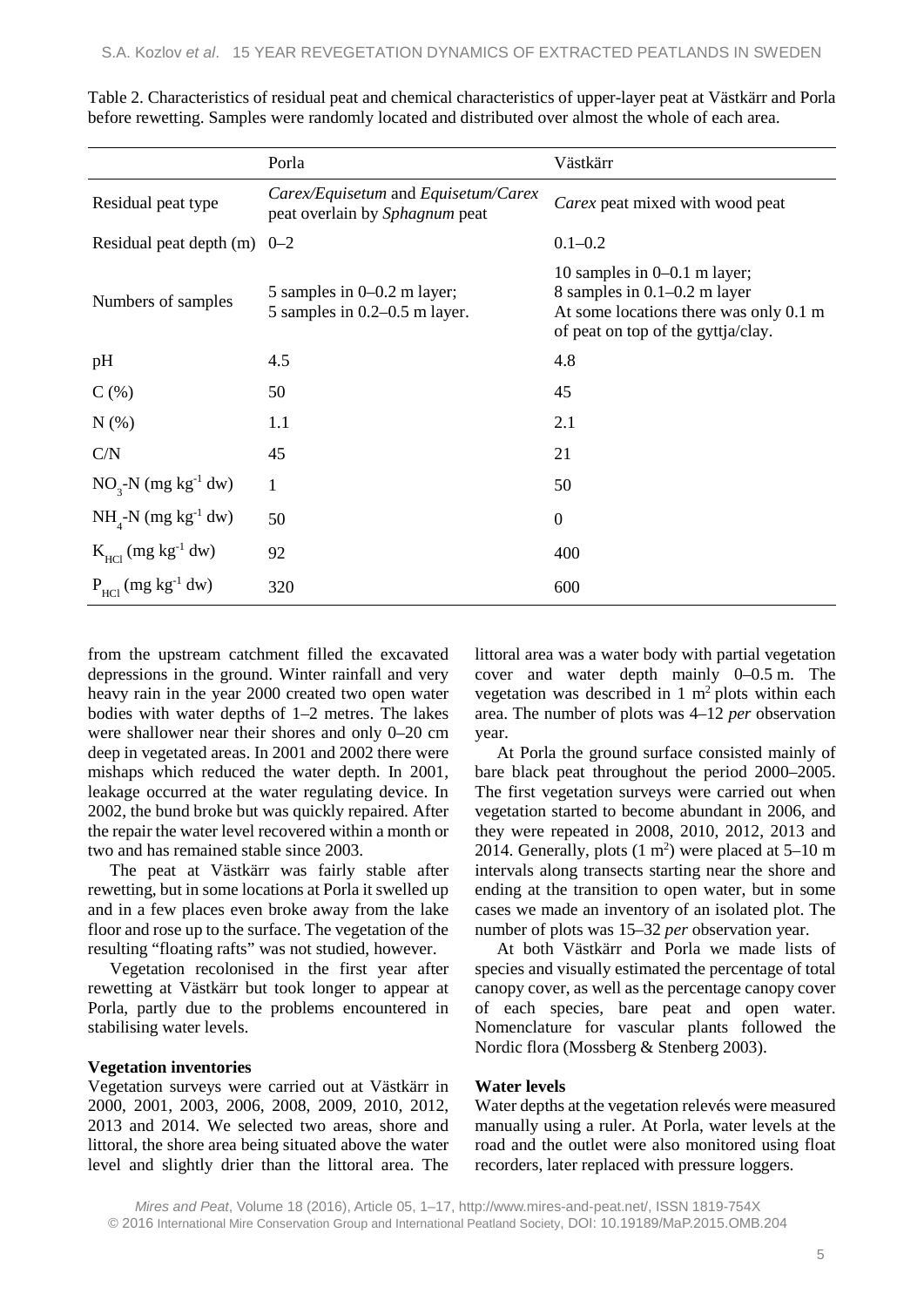### **Water sampling**

Water sampling was carried out in open water 0.2 m deep at both sites. At Västkärr three samples were collected on approximately four (2–6) occasions *per* year during all years, and at Porla monthly samples were collected at three locations in all years. The water samples were taken to the central laboratory in Uppsala within two days for chemical analysis according to Swedish standards (SIS 1986). They were analysed for pH, electrical conductivity, SO<sub>4</sub>-S and total concentrations of carbon (C), nitrogen (N), magnesium (Mg), phosphorus (P), potassium (K), calcium (Ca), copper (Cu) and zinc  $(Zn)$ .

#### **Data analysis**

Directions of vegetation development were identified by analysing data from 69 vegetation relevés at Västkärr and 133 at Porla using Detrended Correspondence Analysis (DCA), an indirect ordination method (Ramette 2007).

Detrended Canonical Correspondence Analysis (DCCA) (a direct ordination method, Ramette 2007) with Monte-Carlo permutation test (499) permutations) was used to check if there were significant differences in the vegetation relevés between a given year and the next year of observation (e.g. between 2000 and 2001, 2001 and 2003, *etc*.). For this purpose, only one environmental variable (year of observation) was used. DCCA with a Monte-Carlo permutation test (499 permutations) was also used to explore the environmental preferences of plant species.

Principal Component Analysis (PCA), an indirect method (Ramette 2007), was used to estimate differences in surface water chemistry between Västkärr (131 samples) and Porla (135 samples).

The computer programme Canoco 5 (Šmilauer & Lepš 2014) was used for all ordinations.

#### **RESULTS**

During observations at the Västkärr wetland in 2000– 2014, 24 species of vascular plants (including seven species identified to genus) were recorded. In 2001, several unidentified species were combined into the category 'other species' and cover of this category was estimated. At Porla, ten species of vascular plants and moss species belonging to three genera (*Polytrichum*, *Scorpidium* and *Sphagnum*) were observed during the period 2006–2014.

There were significant differences in species composition between Västkärr and Porla. No mosses were found at Västkärr, and only three taxa (*P. australis*, *Carex* spp. and *Juncus* spp*.*) were

common to both sites. However, it is emphasised that more than one species might be included in the taxa *Carex* spp. and *Juncus* spp.

# **Revegetation at Västkärr through time**

At Västkärr, lake water depths during the growing season were more stable from 2005 onwards  $(0.5-1 \text{ m})$  than in 2001–2004  $(0-2 \text{ m})$ , although the water might be deeper in spring and autumn. Water depth in the littoral area could be up to 0.5 m but was mostly 0–0.2 m, and the water level was close to ground level in the shore area. Recording of plants started in the year after rewetting, so it was possible to identify major changes during the whole observation period (Table 3). The average plot cover initially increased from 30 % in 2000 to 40 % in 2006; in the period 2008–2013 it fluctuated between 42 % and 98 %; and in 2014 it was 62 %. The average cover of bare peat showed a decreasing trend with peaks in 2008 and 2010, and in 2014 its value was only 3 %. The average cover of open water fluctuated mostly between 10 % and 23 %, with two high peaks in 2009 (66 %) and 2014 (48 %).

The revegetation process started with around three species *per* plot in 2000. In 2001–2006 the count increased to six species *per* plot, then in 2008–2010 it decreased to 2–3 species *per* plot. In the last three years of observation there were 3–6 species *per* plot.

To examine changes in species composition, the species recorded at Västkärr were divided into four groups, namely: trees/shrubs, herbs, graminoids and sedges (Figure 2). The graminoids group had the highest representation (in terms of number of species) in the early stages after rewetting. At that time the most abundant graminoids were *Glyceria fluitans*, *Alopecurus geniculatus*, *Calamagrostis canescens*, *P. arundinacea* and *Poa trivialis*. From 2003 the number of graminoid species decreased and stabilised, and by 2014 *P. arundinacea* was the most abundant graminoid*.* Herb species tended to increase in number. In 2000 the most abundant herbs were *Equisetum* spp., *Potamogeton* spp. and *Ranunculus repens*, but these taxa were not recorded in 2014. Sedges appeared in the second year after rewetting and the representation of this group stabilised for the last five years at around 22–27 %. Trees/shrubs (*Salix* spp.) appeared only once, with very low abundance, in 2006. In 2014 the most abundant species were *L. minor* and *T. latifolia*. *P. australis* was observed for the first time in 2006. Later, *P. australis* increased in cover and expanded into open water.

A DCA of vegetation relevés showed a shift over the years (Figure 3), with a gradient in changes in plant composition running from left to right reflecting plant development from 2000 to 2014.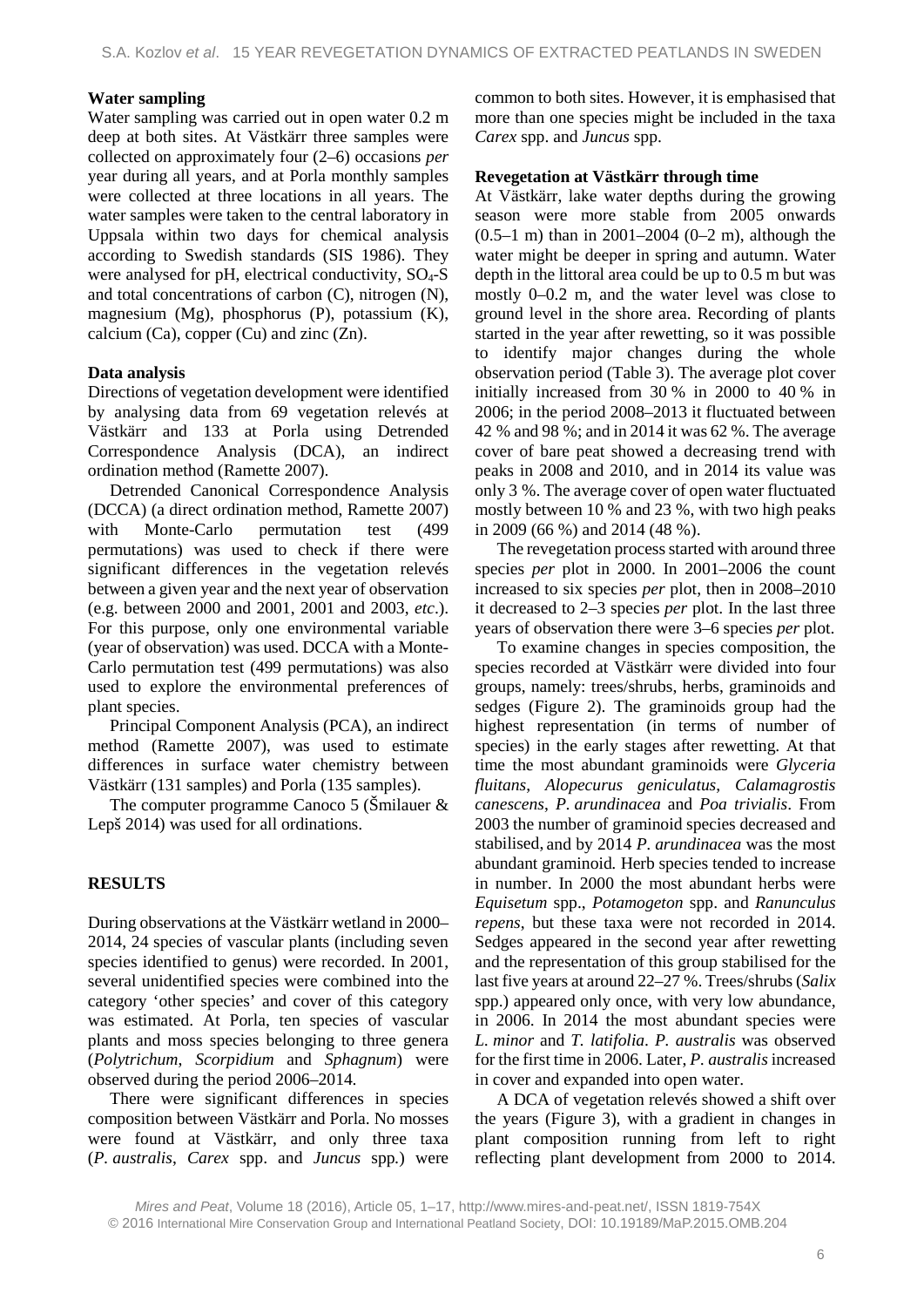|                                     | 2000<br>Year:            | 2001                     |                |                          | 2003 2006 2008           | 2009    | 2010                                                         | 2012                     | 2013        | 2014                                          |
|-------------------------------------|--------------------------|--------------------------|----------------|--------------------------|--------------------------|---------|--------------------------------------------------------------|--------------------------|-------------|-----------------------------------------------|
| Years after rewetting               | 1                        | $\overline{2}$           | $\overline{4}$ | 7                        | 9                        | 10      | 11                                                           | 13                       | 14          | 15                                            |
| Number of plots                     | 5                        | $\overline{4}$           | 1              | 6                        | 10                       | 10      | 11                                                           | 6                        | 5           | 12                                            |
| Plot cover $(\%)$                   | $30+33$                  | $112+40$                 |                |                          |                          |         |                                                              |                          |             | $126$ 40±9 75±13 42±10 59±8 79±13 98±50 62±14 |
| Bare peat (%)                       | N/A                      | $7\pm5$                  |                |                          |                          |         | N/A N/A $16\pm12$ 0 $\pm0$ 26 $\pm16$ 9 $\pm13$              |                          | $2 \pm 6$   | $3\pm 6$                                      |
| Open water $(\%)$                   | N/A                      | N/A                      |                |                          |                          |         | N/A N/A $10\pm9$ 66 $\pm10$ 20 $\pm15$ 23 $\pm16$ 16 $\pm29$ |                          |             | $48+9$                                        |
| Number of species per plot          | $3\pm1$                  | $6\pm1$                  | 6              | $6\pm3$                  | $3\pm0$                  | $3\pm1$ | $2\pm1$                                                      | $5\pm2$                  | $6\pm1$     | $4\pm1$                                       |
| Species and (abbreviations):        |                          |                          |                |                          |                          |         |                                                              |                          |             |                                               |
| Agrostis stolonifera (Agrostis)     | $\qquad \qquad -$        | 1(1)                     |                |                          |                          |         |                                                              |                          |             |                                               |
| Alisma plantago-aquatica (Alisma)   |                          | $\blacksquare$           |                | 15(1) 1(2)               | 1(1)                     | 2(4)    | 1(4)                                                         | 2(1)                     | $+(2)$      | 1(1)                                          |
| Alopecurus geniculatus (Alopec)     | 7(1)                     | 18(1)                    |                |                          |                          |         |                                                              |                          |             |                                               |
| Bidens tripartita (Bidens)          | $\overline{\phantom{a}}$ | 1(1)                     |                | 2(4)                     | $\overline{\phantom{0}}$ |         |                                                              |                          |             |                                               |
| <b>Butomus umbellatus (Butomus)</b> | -                        |                          |                |                          |                          |         |                                                              | 1(1)                     | $+(1)$      |                                               |
| Calamagrostis canescens (Calam)     | $\overline{\phantom{a}}$ | 25(3)                    |                |                          |                          |         |                                                              |                          |             |                                               |
| Carex spp. (Carex)                  |                          | 1(1)                     |                |                          | $17(6)$ 36(8)            | 4(3)    |                                                              |                          |             | $27(6)$ $23(5)$ $22(3)$ $23(11)$              |
| Ceratophyllum demersum (Cerat)      | $+(1)$                   |                          |                |                          |                          |         |                                                              |                          |             |                                               |
| Equisetum spp. (Equiset)            | 4(1)                     | $\overline{\phantom{a}}$ |                | $+(1)$                   | $\overline{\phantom{a}}$ | 1(1)    |                                                              |                          |             |                                               |
| Glyceria fluitans (Glyc)            | 9(4)                     | 27(4)                    | 80(1) 5(3)     |                          |                          |         |                                                              |                          |             |                                               |
| Hydrocharis morsus-ranae (Hydro)    |                          |                          | 1(1)           |                          |                          |         |                                                              |                          | 2(2)        | $+(1)$                                        |
| Juncus spp. (Junc)                  | 1(3)                     | 8(4)                     |                | $\overline{\phantom{0}}$ | 2(1)                     | 4(3)    | 1(1)                                                         | $\overline{\phantom{m}}$ | 1(1)        | 1(2)                                          |
| Lemna minor (Lemna)                 |                          |                          |                | $5(1)$ +(2)              | $\overline{\phantom{m}}$ | $+(3)$  |                                                              |                          | 1(1)        | 15(8)                                         |
| Lythrum salicaria (Lythr)           |                          |                          |                |                          |                          | 1(1)    | 1(3)                                                         | 3(3)                     | 1(3)        | 5(4)                                          |
| Menyanthes trifoliata (Menyant)     |                          |                          |                |                          |                          |         |                                                              | 1(1)                     |             | -                                             |
| Phalaris arundinacea (Phal)         | $+(2)$                   | 11(4) 10(1)              |                | $\overline{\phantom{a}}$ |                          |         | $17(8)$ 18(8) 16(6) 10(3)                                    |                          | 4(2)        | 7(6)                                          |
| Phragmites australis (Phragm)       | $\blacksquare$           |                          |                | 6(4)                     |                          | 1(1)    |                                                              |                          | 28(6) 27(5) | 1(1)                                          |
| Poa trivialis (Poa)                 | $\overline{\phantom{0}}$ | 12(1)                    |                |                          |                          |         |                                                              |                          |             |                                               |
| Potamogeton spp. (Potam)            | 6(3)                     |                          |                | 1(3)                     |                          |         |                                                              |                          |             |                                               |
| Ranunculus repens (Ranunc)          | 3(1)                     |                          |                |                          |                          |         |                                                              |                          |             |                                               |
| Salix spp. (Salix)                  | $\overline{\phantom{0}}$ |                          |                | $+(1)$                   |                          |         |                                                              |                          |             |                                               |
| Scirpus spp. (Scirpus)              |                          |                          |                |                          |                          |         |                                                              | $+(1)$                   |             |                                               |
| Sparganium spp. (Sparg)             |                          |                          |                | 3(3)                     | $\overline{\phantom{0}}$ | 5(3)    |                                                              | 2(3)                     | 3(4)        | $+(2)$                                        |
| Typha latifolia (Typha)             |                          | $\overline{\phantom{a}}$ |                |                          | 15(1) 5(5) 21(8)         | 9(7)    | 14(6)                                                        |                          |             | $11(4)$ 36(5) $10(8)$                         |
| Other species*                      |                          | 9(4)                     |                |                          |                          |         |                                                              |                          |             |                                               |

Table 3. Mean cover values (%) recorded through time after rewetting (in 1999) at Västkärr. Confidence intervals (95 %) are shown for plot cover, bare peat, open water and number of species *per* plot. Species are listed in alphabetical order. For each species, mean cover is calculated across all plots and frequency of appearance (no. plots with a record) is shown in brackets. " $+$ " = cover less than 1 %;  $*$  = unidentified species.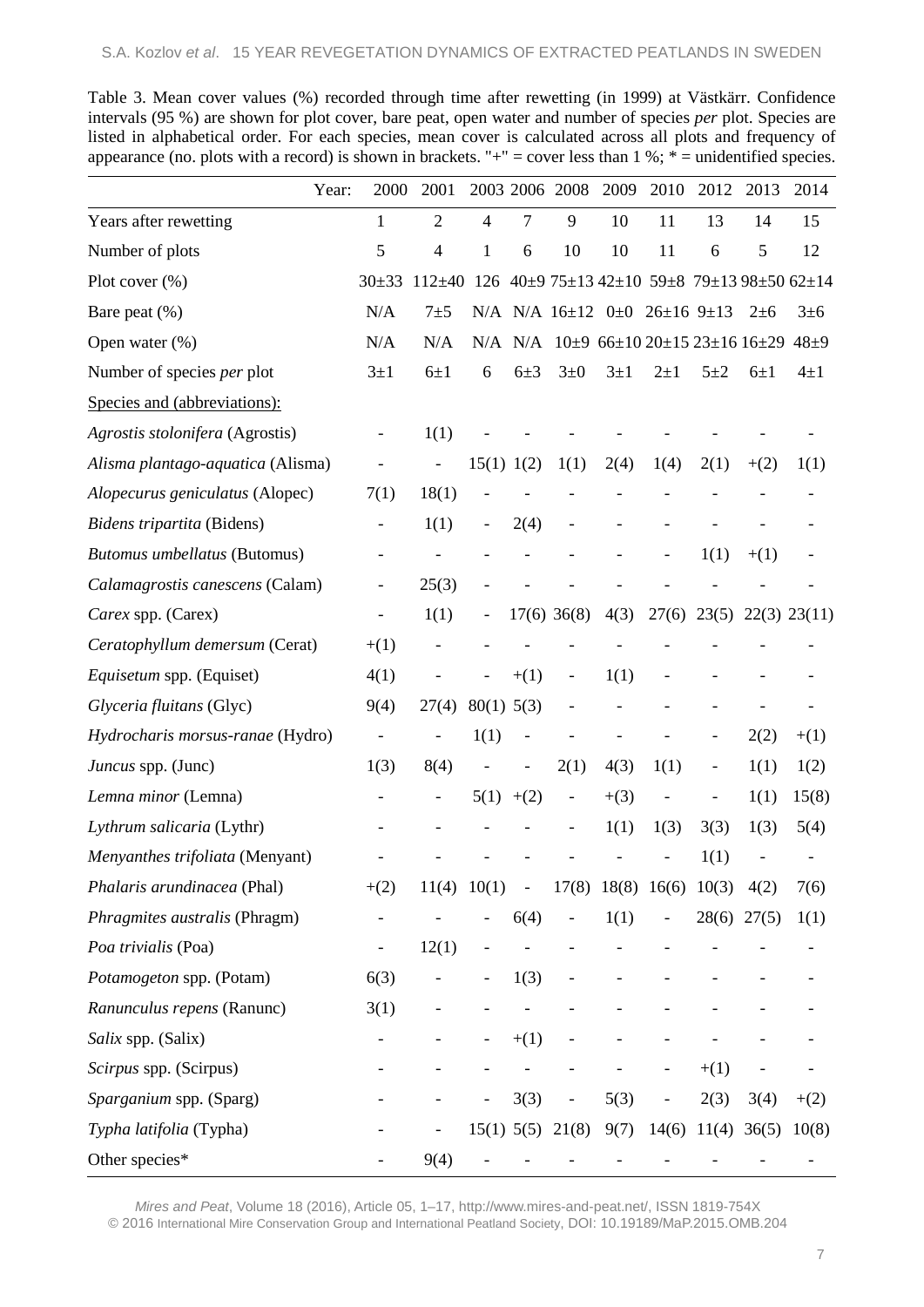

Figure 2. Total number of species according to plant group (trees/shrubs, herbs, graminoids or sedges) in the Västkärr wetland, 2000–2014. Species richness of the herb group tended to increase.



Figure 3. Detrended Correspondence Analysis (DCA) of 69 vegetation relevés in the Västkärr wetland. Empty triangles show the relative species positions. Species with relative weights from 1 % to 100 % are shown. Symbols show relative positions of vegetation relevés according to the year of observation. Scaling of axes is in SD units. Total inertia (variance) is 2.764. Eigenvalues of Axis 1 and Axis 2 are 0.535 and 0.298, respectively. Species abbreviations are shown in Table 3.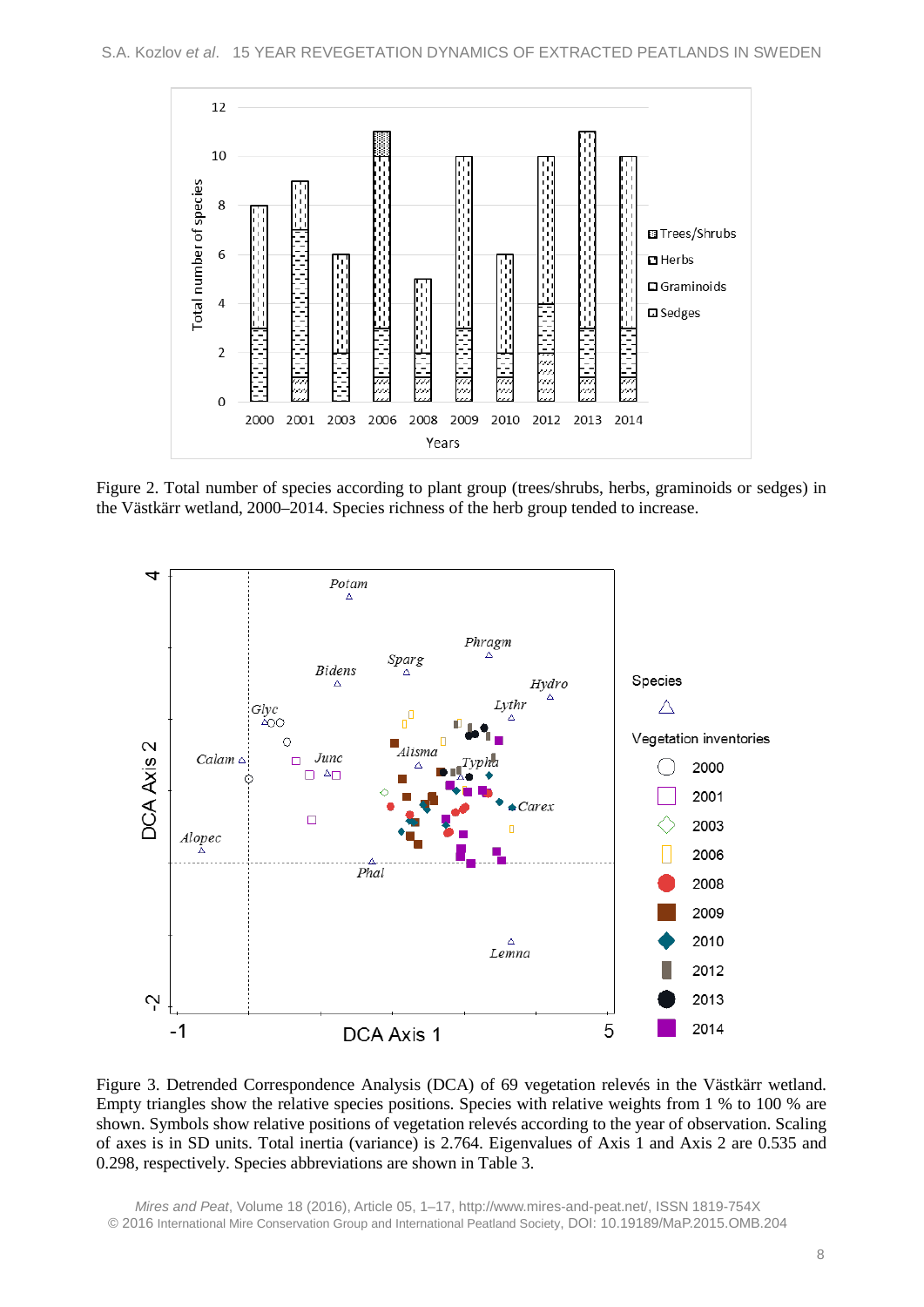Species on the left, such as *G. fluitans*, *A. geniculatus*, *C. canescens*, *Bidens tripartita* and *Potamogeton* spp., were early colonisers but were not observed later. Species on the right (*L. minor, Carex* spp., *T. latifolia*) were the most abundant taxa in 2014.

A DCCA analysis showed that there were no significant differences between the vegetation relevés in 2000 and 2001 ( $p = 0.104$ ), and 2001 and 2003 ( $p = 0.062$ ). However, there were differences between relevés made in 2003 and 2006 ( $p = 0.038$ ), 2006 and 2008 (p = 0.001), 2008 and 2009  $(p=0.008)$ , 2009 and 2010 ( $p=0.042$ ) and 2010 and 2012 ( $p = 0.003$ ). In 2012–2013, plant composition was stable and without significant differences  $(p=0.515)$ , but there were differences between the relevés recorded in 2013 and 2014 ( $p = 0.001$ ). There was a difference of about one standard deviation (SD) between the vegetation relevés of 2000–2001 and 2006, probably because of the absence of vegetation inventories in 2002, 2004 and 2005. From 2006, despite the differences in plant composition shown by DCCA, the revegetation process developed more gradually.

# **Revegetation at Porla through time**

Water depth at Porla was generally 1–1.2 m, and 2 m at the deepest place. On vegetation plots the water level was at ground surface level in most cases, with a few exceptions where 0–0.2 m of surface water was present (often with *E. vaginatum*). In the first years after rewetting (2000–2004), plant development was sparse. Until 2002 almost all of the area consisted of bare peat, although *Polytrichum* spp. and *E. vaginatum* were observed close to old ditches. Actual plant records for Porla started in 2006, seven years after rewetting (Table 4), when colonisation began to be more widespread. By 2006 the cover of *E. vaginatum* and *E. angustifolium* had gradually

Table 4. Mean cover values (%) recorded through time after rewetting (in 1999) at Porla. Confidence intervals (95 %) are estimated for plot cover, bare peat, open water and number of species *per* plot. Species are listed in alphabetical order. For each species, mean cover is calculated across all plots and frequency of appearance (number of plots in which the species was recorded) is shown in brackets.  $\ddot{r}$ +" = cover less than 1 %.

| Year:                           | 2006                     | 2008                         | 2010     | 2012                     | 2013                     | 2014                     |
|---------------------------------|--------------------------|------------------------------|----------|--------------------------|--------------------------|--------------------------|
| Years after rewetting           | $\overline{7}$           | 9                            | 11       | 13                       | 14                       | 15                       |
| Number of plots                 | 32                       | 18                           | 31       | 16                       | 15                       | 21                       |
| Plot cover $(\%)$               | $40+9$                   | $60+12$                      | $70+9$   | $74 + 12$                | $77 + 18$                | $76 \pm 12$              |
| Bare peat $(\%)$                | $47+12$                  | $38 + 14$                    | $18 + 9$ | $22+13$                  | $19 \pm 11$              | $23 + 12$                |
| Open water (%)                  | $13 + 11$                | $5\pm9$                      | $11\pm7$ | $7\pm7$                  | $14 + 12$                | $10+10$                  |
| Number of species per plot      | $2\pm 0$                 | $2\pm1$                      | $2\pm1$  | $3\pm1$                  | $4\pm1$                  | $3\pm1$                  |
| Species and (abbreviations):    |                          |                              |          |                          |                          |                          |
| Calluna vulgaris (Calluna)      | $+(2)$                   | $+(1)$                       | $+(2)$   |                          | 1(2)                     | $+(1)$                   |
| Carex spp. (Carex)              | $\overline{a}$           | $+(1)$                       | $+(1)$   | 1(1)                     | 3(2)                     | 2(2)                     |
| Drosera spp. (Drosera)          | $+(7)$                   | 2(7)                         | 3(11)    | 3(5)                     | 4(6)                     | 3(6)                     |
| Eriophorum angustifolium (EA)   | 17(27)                   | 16(9)                        | 23(16)   | 8(5)                     | 5(7)                     | 13(11)                   |
| Eriophorum vaginatum (EV)       | 18(22)                   | 40(4)                        | 31(22)   | 41(15)                   | 32(13)                   | 32(19)                   |
| Juncus spp. (Junc)              | $\qquad \qquad -$        | $+(1)$                       | 1(2)     | 2(3)                     | 1(2)                     | 1(2)                     |
| Phragmites australis (Phragm)   | $+(1)$                   | $+(1)$                       | 1(1)     | 2(1)                     | 6(4)                     | 2(4)                     |
| Rhynchospora alba (Rynch)       | 1(4)                     | $+(2)$                       | 1(3)     | $+(1)$                   | 1(2)                     | $+(5)$                   |
| Utricularia intermedia (Utric)  | $+(3)$                   | $\qquad \qquad \blacksquare$ | 2(3)     | 3(5)                     | 3(5)                     | 2(4)                     |
| Vaccinium oxycoccus (Vaccinium) | $\blacksquare$           | $\overline{\phantom{0}}$     | $+(1)$   | $\overline{\phantom{a}}$ | $\blacksquare$           | $+(1)$                   |
| Polytrichum spp. (Polytric)     | 2(4)                     | $+(4)$                       | 2(5)     | 1(3)                     | 1(2)                     | $+(2)$                   |
| Scorpidium spp. (Scorpid)       | $\overline{\phantom{0}}$ | $\overline{\phantom{0}}$     | $+(1)$   | $\overline{\phantom{0}}$ | $\overline{\phantom{0}}$ | $\overline{\phantom{a}}$ |
| Sphagnum spp. (Sphagn)          | $+(2)$                   | 1(3)                         | 5(7)     | 12(8)                    | 22(8)                    | 20(11)                   |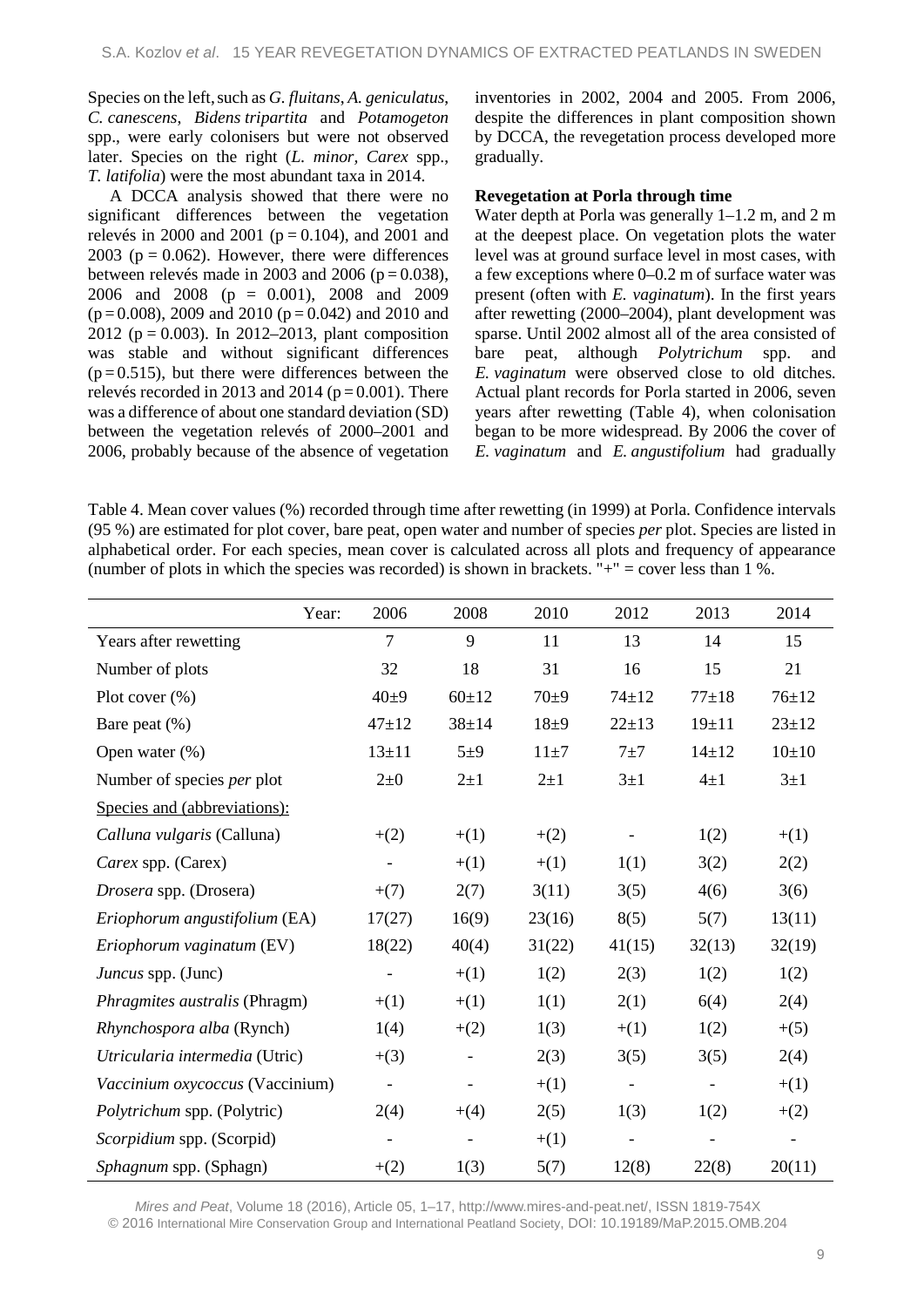increased to 35 % and the average plot cover at Porla was around 40 %. Then, in 2008, the average plot cover increased 1.5-fold to around 60 %, and after that it stabilised at 70–77 %. Bare peat cover on the plots was around 40–50 % during the 7–9 years following rewetting, but from 2010 it decreased to 18–23 % and remained stable at that level. Open water cover in the plots fluctuated from 5 % to 14 % during the whole observation period, but varied with seasonal water level/wetness.

In terms of species composition, Porla was much poorer than Västkärr. In 2006–2010, only 2–3 species were detected, on average, *per* plot; whilst in 2012– 2014 the average number of species *per* plot was 3– 4. There were no significant changes in the structure of plant communities over time (Figure 4). The species composition comprised six groups: shrubs, dwarf shrubs, herbs, graminoids, sedges and mosses. Species richness in each year of observation was stable for all groups except dwarf shrubs. One dwarf shrub species (*Vaccinium oxycoccus*) appeared in 2010 but was not observed again until 2014.

In  $2006-2010$  (7-11 years after rewetting) the most abundant species were *E. angustifolium* and *E. vaginatum. Sphagnum* species were observed in 2007 and had established quite well (12 % cover) by 2012. In that year, the most abundant taxa were *Sphagnum* spp. and *E. vaginatum.* By 2013 the average cover of *Sphagnum* spp. had doubled (to around 22 %), and *Sphagnum* spp. and *E. vaginatum* were still the most abundant species. In 2014, the cover of *E. angustifolium* increased to 13 % and it was the third most abundant species, after *E. vaginatum* and *Sphagnum* spp. (Table 4).

As we used transects to make vegetation inventories, some vegetation relevés were combined and 95 vegetation relevés instead of 133 were used for DCA. Statistical assessment with DCA showed changes in plant composition over time (Figure 5). Several of the vegetation relevés made in 2012–2013 (right of Figure 5) deviated strongly from the others (by up to two SD) due to the abundance of *Carex* spp. and *Juncus* spp. In 2014 the abundance of these species decreased. In the last three years of observation (2012–2014) some plots showed a trend towards *V. oxycoccus* and *Sphagnum* spp. Despite this, DCCA calculations showed that there were no significant differences between vegetation relevés recorded in different years ( $p = 0.137$ ).

#### **Vegetation and surface water chemistry**

The physicochemical characteristics of the water at Västkärr changed over time. pH increased gradually from 6.1 in 2000–2001 to 6.7 in 2011–2013, although slightly higher values ( $pH = 7.0$ ) were observed in 2007–2010. Electrical conductivity also increased, from 73  $\mu$ S cm<sup>-1</sup> in 2000–2001 to 109  $\mu$ S cm<sup>-1</sup> in 2011–2013. Total K and N concentrations decreased in the 3–4 years after rewetting, from 1.7 to 1.2 mg  $L^{-1}$  and from 2.07 to 1.66 mg  $L^{-1}$ , respectively; but by



Figure 4. Total number of species in accordance with plant group (shrubs, dwarf shrubs, herbs, graminoids, sedges or mosses) in the Porla wetland, 2006–2014. The species richness of all groups except dwarf shrubs was stable. The dwarf shrub group appeared twice, with one species (*V. oxycoccus*), in 2010 and 2014.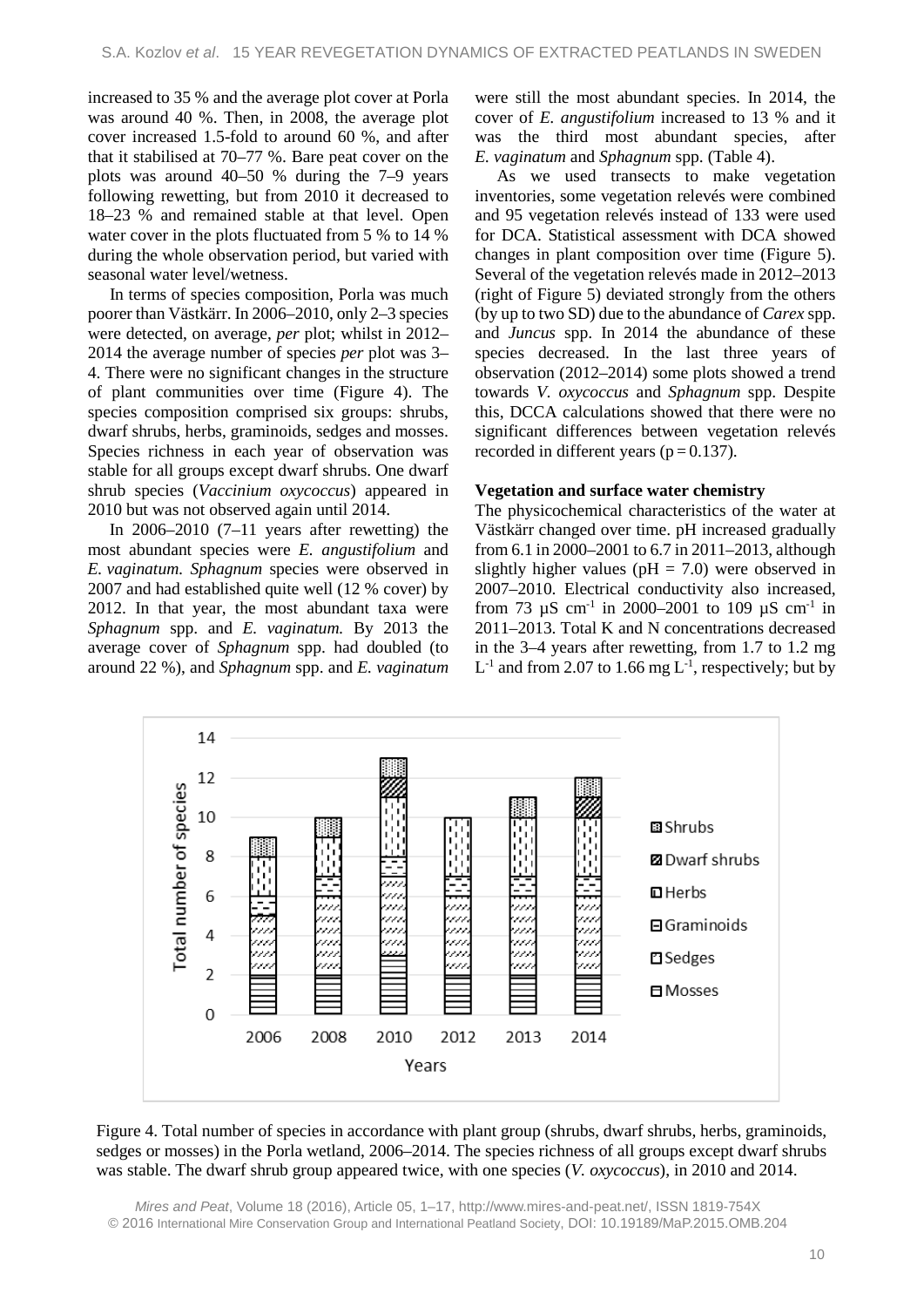

Figure 5. Detrended Correspondence Analysis (DCA) of 95 vegetation relevés in the Porla wetland. Empty triangles show relative species positions. Envelopes are plotted for symbols showing relative positions of vegetation relevés according to the year of observation. Scaling of axes is in SD units. Total inertia (variance) is 2.188. Eigenvalues of Axis 1 and Axis 2 are 0.516 and 0.277, respectively. Abbreviations of plant species names are given in Table 4.

2011–2013 they had increased again to 1.7 mg  $L^{-1}$ and 2.37 mg  $L^{-1}$ , respectively. The concentration of total P fluctuated between  $0.051$  and  $0.124$  mg  $L^{-1}$ .

The physicochemical characteristics of surface water at Porla did not fluctuate significantly after rewetting and values recorded during the period 2000–2013 were: pH 4.9–5.1, electrical conductivity 28–35  $\mu$ S cm<sup>-1</sup>, concentration of total K 0.44–0.50 mg  $L^{-1}$ , concentration of total P 0.017–0.021 mg  $L^{-1}$ . The concentration of total N gradually decreased from  $1.51 \,\text{mg} \, \text{L}^{-1}$  in 2000–2003 to  $1.08 \,\text{mg} \, \text{L}^{-1}$  in 2011–2013.

A PCA analysis of surface water chemistry (Figure 6), detected a strong poor–rich gradient in the whole dataset. Axis 1 explained 52.25 % of total variation, and the most important contributors to Axis 1 were total Ca concentration (0.969), electrical conductivity (0.967), total Mg concentration (0.938), pH  $(0.889)$ , SO<sub>4</sub>-S  $(0.857)$ , total K concentration

(0.829) and total N concentration (0.733). Axis 2 explained 10.81 % of total variation, which is much less than Axis 1, and indicated the importance of total C/N and total Zn concentration. Almost all samples from the Västkärr site had higher concentrations of major nutrients than samples from Porla, which was characterised by nutrient-poor conditions. Some of the Porla surface water samples had high total Zn concentrations.

Ordination of environmental and vegetation data for Västkärr and Porla revealed that the relationships between them were significant ( $p = 0.002$  for Monte-Carlo permutation test) (Figure 7). In the diagram there is a strong poor–rich gradient from Porla to Västkärr, characterised mainly by SO4-S, pH and total concentration of C and P. Total N could also be important for this gradient but due to high variance inflation factor  $(>=20)$  is not plotted in the diagram.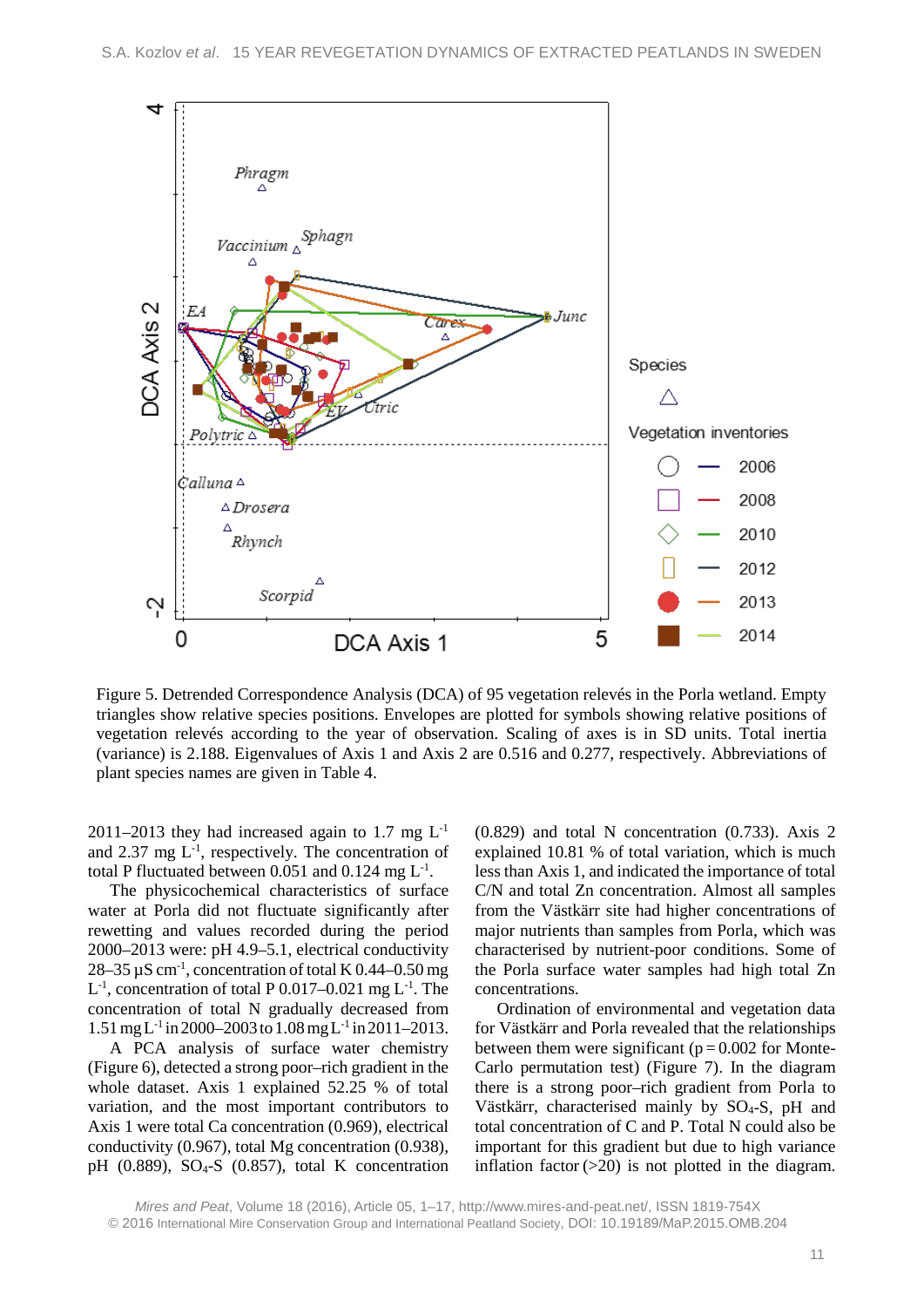

Figure 6. Principal Components Analysis (PCA) of 131 samples of surface water from Västkärr (circles) and 135 samples of surface water from Porla (squares). Axis 1 and Axis 2 explain 63.06 % of total variation. Arrows show the directions of environmental gradients. Surface water sample characteristics used in the analysis were: pH (*pH*), electrical conductivity (*Cond*), concentration of sulphate anion as sulphur equivalent (*SO4-S*), total carbon/total nitrogen quotient (*C/N*), total concentration of calcium (*Ca\_tot*), magnesium (*Mg\_tot*), potassium (*K\_tot*), zinc (*Zn\_tot*), copper (*Cu\_tot*), phosphorus (*P\_tot*), carbon (*C\_tot*) and nitrogen (*N\_tot*).

Axis 1 explained 16.56 % of total variation (eigenvalue is 0.850). Total concentrations of Cu and Zn were positively correlated with each other and slightly correlated (or even not correlated) with other environmental variables. Axis 2 explained only 2.53 % of total variation (the eigenvalue is 0.130).

The general species pattern could be interpreted as two separate groups of plant species with about one SD distance between them. The first group is situated on the right in Figure 7 and includes species preferring poor environmental conditions with low pH, total P and total N (high C/N ratio). All species

in that group occurred only at Porla. The group on the left includes all other species, which prefer a more nutrient-rich environment with higher pH and total C concentration. Some of these (*T. latifolia*, *P. arundinacea*, *Carex* spp., *R. repens*, *Ceratophyllum demersum*) were related to higher concentrations of total Zn and SO4-S, but most prefer a higher concentration of total P. Such species, e.g. *P. australis, Carex* spp. and *Juncus* spp., were present at both Västkärr and Porla and belong to the group on the left. They probably occur in association with higher nutrient levels at Porla.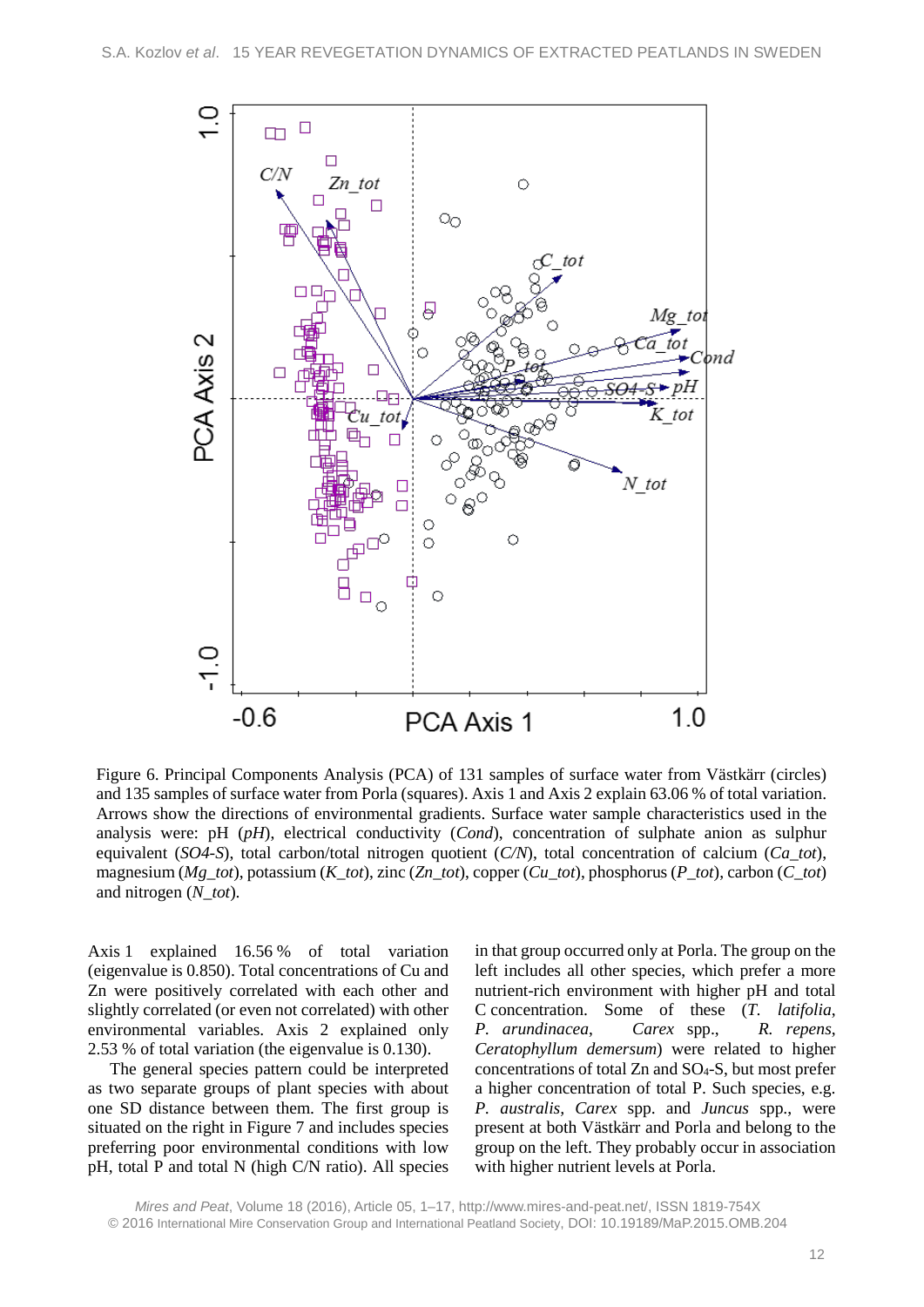

Figure 7. Detrended Canonical Correspondence Analysis (DCCA) of plant species and environmental variables based on 48 vegetation relevés at Västkärr and 80 vegetation relevés at Porla (22 vegetation relevés at Västkärr and 15 at Porla were excluded because of lack of environmental data). Relative positions of plant species are marked by unfilled triangles. Environmental variables (red arrows) with variance inflation factor  $\leq$  20 are shown. Total variation is 5.13. Explanatory variables account for 26.1 % of total variation (adjusted explained variation 21.8 %). Abbreviations of plant species are givenin Tables 3 and 4, and of environmental variables in Figure 6.

### **DISCUSSION**

Before rewetting, the bare black peat surfaces of both study areas were in the same condition as they had been when peat extraction stopped, because the dry soil conditions restricted the establishment of vegetation. At both Västkärr and Porla, rewetting significantly promoted colonisation by plants, and so made a considerable contribution to the revegetation of these extracted peatlands. However, the two sites are characterised by differences in the remaining peat substrate. While Västkärr has only fen peat with fairly high ash content, Porla has both fen peat and oligotrophic *Sphagnum* peat. This has resulted in differences in plant species colonisation patterns within the two restoration areas.

#### **Vegetation development at Västkärr**

According to other authors, significant changes in plant communities can be expected within the 3–10 years following peatland restoration works (Haapalehto *et al*. 2011, Poulin *et al.* 2013, González & Rochefort 2014). Revegetation of the Västkärr wetland started in the first year after rewetting and, during the following 14 years, significant changes in species composition and abundance occurred. By 2014, the vegetation of rewetted areas in the shallow lake at Västkärr included mostly *C. rostrata*, *L. minor*, *T. latifolia*, *P. arundinacea* and *P. australis*. In central Europe, *Carex* spp., *P. australis*, *Typha* spp., *Glyceria maxima* and *P. arundinacea* typically cover nutrient-rich wetlands which developed from fen grasslands after cessation of artificial drainage, opening dikes, or damming up of ground-surface water flow from adjacent catchment areas (Timmermann *et al.* 2006).

The strongest link between water chemistry (pH, electrical conductivity and Ca) and mire vegetation is along the bog to rich fen gradient (Rydin & Jeglum 2006). In our study pH, electrical conductivity and Ca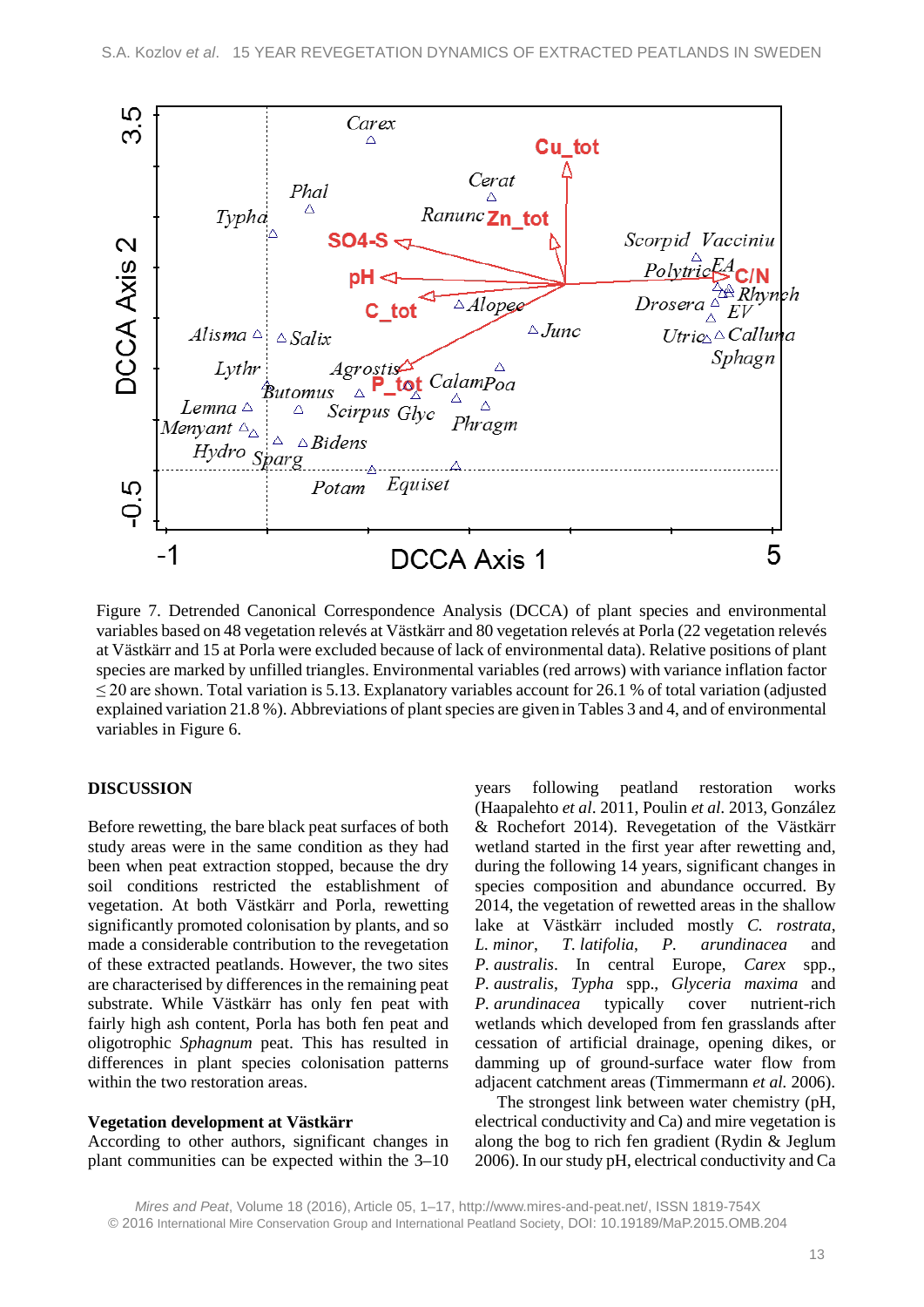concentration increased gradually during the 14 years following rewetting (2000–2013); pH from 6.1 to 6.7, electrical conductivity from 73 to 109  $\mu$ S cm<sup>-1</sup> and Ca from 12 to 17 mg L-1 . Lamers *et al*. (2015) showed that increased nutrient availability in rich fens leads to changes in vegetation composition caused by competitive interactions. For instance, fast-growing and highly competitive species become dominant and monopolise sunlight to the detriment of other species, leading to biodiversity loss (Lamers *et al*. 2015). In our investigations *T. latifolia* and *P. australis* colonised the lakeshore at the Västkärr wetland and actively grew out into the water. Stands of *T. latifolia*  alternated with stands of *P. australis* within the flooded areas. Since the main purpose of rewetting was to create a bird lake, stands of *P. australis* are valuable. Wheeler & Shaw (1995) note that monotonous reed stands and *Salix* shrubs can be significant for the recovery of bird populations.

Active mesotrophic and eutrophic peat-forming species such as *T. latifolia*, *Carex* spp. and *P. australis* were observed at Västkärr, which means that the site may terrestrialise in the long term. The development of floating fen vegetation could, in turn, create suitable conditions for oligotrophic mire species (Wheeler & Shaw 1995), which would be the natural hydroseral succession. For instance, fen species may facilitate colonisation by oligotrophic species through the formation of accumulating substrates(peat) (Poschlod *et al.* 2007). However, the depth (0.5–1 m) of most of the open water at Västkärr wetland, which was designed as a bird lake, would be a constraint on fast terrestrialisation.

# **Vegetation development at Porla**

At Porla, initial rates of colonisation by vegetation were low, and we can link this observation to water table instability during the period 2000–2002. A stable water table above or close to the soil surface is crucial for the regeneration and development of peatland vegetation (Robert *et al*. 1999, Tuittila *et al*. 2000, Lode 2001, Triisberg *et al*. 2013, Nishimura & Tsuyuzaki 2014). For instance, in England, studies of block-cut sections of peatland at Thorne Waste revealed that *Sphagnum* species colonised after the water table was artificially raised to a level 10 cm above the soil surface (Lavoie *et al*. 2003). Sufficient cover of *E. vaginatum, E. angustifolium* and *Polytrichum* spp. (up to 37 %) was critical for the appearance of other species.

At Porla, *E. vaginatum* seems to be the most important dominant component in colonisation of the bog by native oligotrophic plants. In particular, it has been reported that *E. vaginatum* (cottongrass) facilitates colonisation by other species, and most of the colonising species can be found close to cottongrass plants (Tuittila *et al.* 2000, Lavoie *et al*. 2003, Lavoie *et al*. 2005, Trinder *et. al*. 2008, Koyama & Tsuyuzaki 2012), although Lavoie *et al*. (2005) doubt that it can facilitate moss growth.

In Porla, the thickness of residual peat varied considerably and this influenced revegetation patterns, with species such as *E. vaginatum* colonising areas with thicker layers of remaining *Sphagnum* peat. In locations with mainly fen peat, *E. angustifolium* dominated the first recolonisation*.* Moreover, inflowing surface water and groundwater (which provided water for rewetting) contributed extra nutrients. This resulted in *Sphagnum* not developing everywhere and in some areas being covered mostly by *C. rostrata, P. australis* and *E. angustifolium.* The competitive balance may shift between *Sphagnum* mosses and vascular plants depending on the amount of nutrients, and thus influence the revegetation patterns of *Sphagnum* mosses (Poschlod *et al*. 2007, Hynninen *et al*. 2011, Nishimura & Tsuyuzaki 2014). Mesotrophic species such as *C. rostrata* and eutrophic species such as *P. australis* and *E. angustifolium* are indicators of an environment that is more nutrient-rich than an oligotrophic bog. However, several areas are covered by both *P. australis* and *Drosera anglica*, or by *E. vaginatum* growing with *E. angustifolium.* This reflects high heterogeneity in nutrient conditions for plants at Porla, which is a typical feature of vegetation development on extracted peatlands (Grishutkin *et al.* 2013).

# **CONCLUSIONS**

Although the two extracted peatland sites studied here were rewetted with the primary intention of creating bird lakes, rewetting also facilitated and promoted revegetation.

Rewetting of Västkärr (originally a lagg fen) led to the formation of a shallow lake surrounded by stands of *T. latifolia* alternating with stands of *P. australis* along its shores. Special management is likely to be required to facilitate the development of more mesotrophic species.

At the Porla wetland (originally a bog), *E. vaginatum* was the most important early coloniser and probably facilitated the next successional stage. *Sphagnum* mosses established on their own without special management (such as applications of diaspore material) and started to grow out into the water. When water levels remained high and stable, *Sphagnum* growth in turn provided appropriate conditions for native bog vegetation.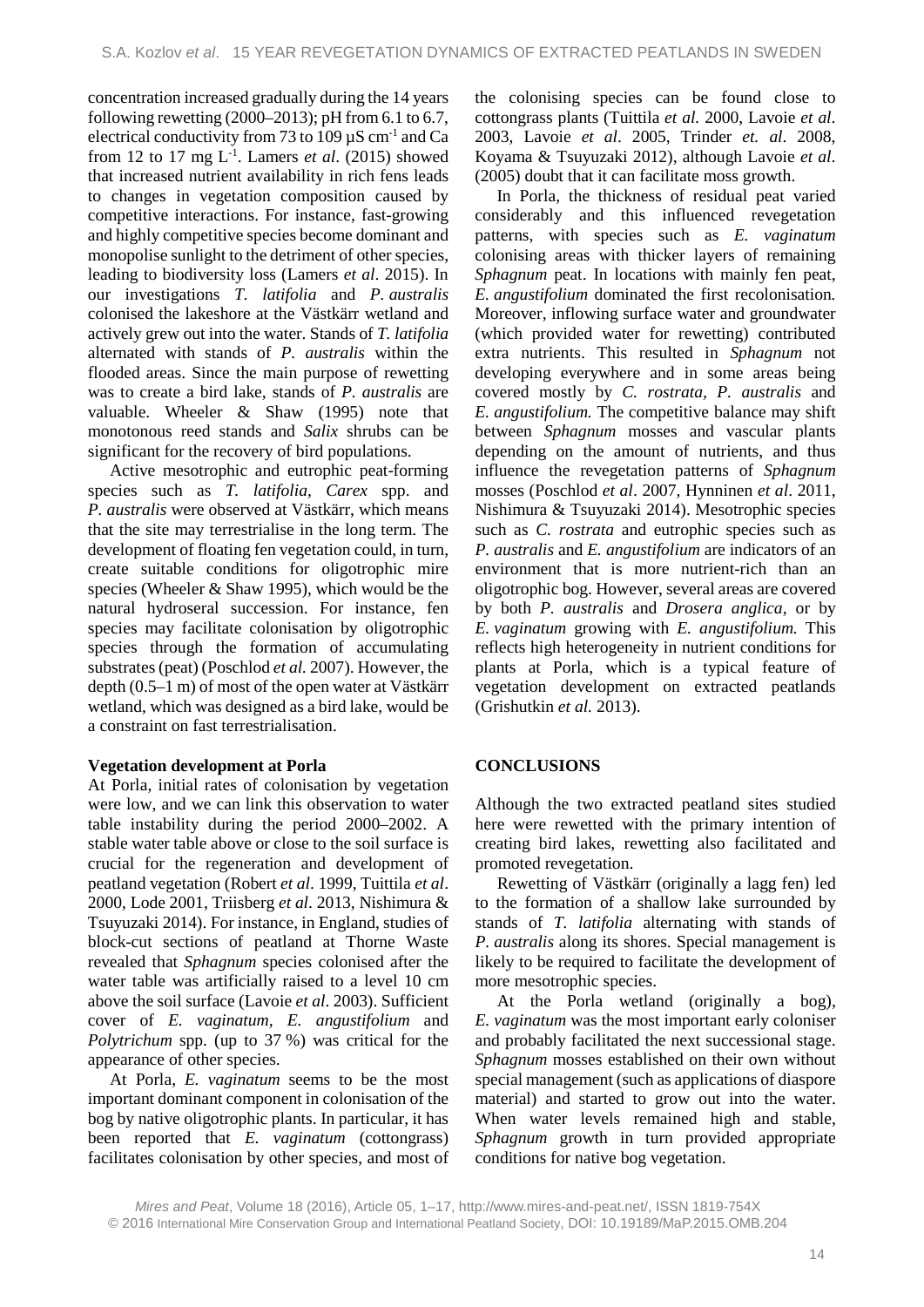### **ACKNOWLEDGEMENTS**

This project was carried out at the Swedish University of Agricultural Sciences with financial support from the Swedish Energy Agency and the Swedish Peat Research Foundation. Sites were provided by Neova Company and the private landowner Per-Olof Stålhammar, who both provided valuable contributions to fieldwork. Local field observations were carried out by Sten-Ove Pettersson and his daughter Lotta. The EU Erasmus Mundus programme gave special support for compilation of this article.

# **REFERENCES**

- Avetov, N.A. & Shishkonakova, E.A. (2008) Phytoindication of the water status and nutrient supply of oil-polluted soils in the middle reaches of the Ob' river. *Moscow University Soil Science Bulletin,* 63(1), 8–11.
- Avetov, N.A. & Shishkonakova, E.A. (2013) Ponjatie trofnosti v svjazi s antropogennoj evtrofikatsiej verhovykh bolot Khanty-Mansijskogo Priobija (A concept of trophy status in connection with anthropogenic eutrophication of raised bogs in Khanty-Mansy Pre-Ob region). *Bulletin of Dokuchaev Soil Institute*, 71, 36–51 (in Russian).
- Blankenburg, J. & Tonnis, W. (eds.) (2004) *Guidelines for Wetland Restoration of Peat Cutting Areas. Results of the BRIDGE Project.* Geological Survey of Lower Saxony, Bremen, Germany, 56 pp.
- Bonn, A., Reed, M.S., Evans, C.D., Joosten, H., Bain, C., Farmer, J., Emmer, I., Couwenberg, J., Moxey, A., Artz, R., Tanneberger, F., von Unger, M., Smyth, M.-A. & Birnie, D. (2014) Investing in nature: Developing ecosystem service markets for peatland restoration. *Ecosystem Services*, 9, 54–65. Online at: http://www.sciencedirect.com/ science/article/pii/S2212041614000692.
- Crushell, P., Connolly, A., Schouten, M. & Mitchell, F.J.G. (2008) The changing landscape of Clara bog: the history of an Irish raised bog. *Irish Geography*, 41(1), 89–111.
- González, E., Henstra, S.W., Rochefort, L., Bradfield, G.E. & Poulin, M. (2014) Is rewetting enough to recover *Sphagnum* and associated peataccumulating species in traditionally exploited bogs? *Wetlands Ecology and Management*, 22(1), 49–62. Online at: http://link.springer.com/article/ 10.1007%2Fs11273-013-9322-6.
- González, E. & Rochefort, L. (2014) Drivers of

success in 53 cutover bogs restored by a moss layer transfer technique. *Ecological Engineering*, 68, 279–290. Online at: http://www.gretperg.ulaval.ca/uploads/tx\_centrerecherche/Gonza lez\_Rochefort\_EcolEngin\_2014\_01.pdf.

- Gorham, E. (1991) Northern peatlands: role in the carbon-cycle and probable responses to climatic warming. *Ecological Applications*, 1, 182−195.
- Grishutkin, O.G., Vargot, E.V., Silaeva, T.B., Khapugin, A.A. & Chugunov, G.G. (2013) Rastitel'nyy pokrov bolot Mordovii (Plant covering of marshes in Mordovia). *TSPU Bulletin,* 8(136), 28–34. Online at: http://cyberleninka.ru/article/n/rastitelnyypokrov-bolot-mordovii (in Russian).
- Haapalehto, T.O., Vasander, H., Jauhiainen, S., Tahvanainen, T. & Kotiaho, J.S. (2011) The effects of peatland restoration on water-table depth, elemental concentrations, and vegetation: 10 years of changes. *Restoration Ecology,* 19(5), 587–598. Online at: http://onlinelibrary.wiley.co m/doi/10.1111/j.1526-100X.2010.00704.x/epdf.
- Hynninen, A., Hamberg, L., Nousiainen, H., Korpela, L. & Nieminen, M. (2011) Vegetation composition dynamics in peatlands used as buffer areas in forested catchments in southern and central Finland. *Plant Ecology*, 212, 1803–1818. Online at: http://link.springer.com/article/10. 1007%2Fs11258-011-9950-y.
- Joosten, H. & Clarke, D. (2002) *Wise Use of Mires and Peatlands – Background and Principles Including a Framework for Decision Making*. International Mire Conservation Group and International Peat Society, 304 pp.
- Koskinen, M., Sallantaus, T. & Vasander, H. (2011) Post-restoration development of organic carbon and nutrient leaching from two ecohydrologically different peatland sites. *Ecological Engineering*, 37, 1008–1016. Online at: http://www.sciencedir ect.com/science/article/pii/S0925857410002107.
- Koyama, A. & Tsuyuzaki, S. (2012) Mechanism of facilitation by sedge and cotton-grass tussocks on seedling establishment in a post-mined peatland. *Plant Ecology*, 213, 1729–1737.
- Kozlov, S.A. & Avetov, N.A. (2014) The influence of waste pits on species composition and structure of raised bogs' plant communities in The Middle Ob area. *Contemporary Problems of Ecology*, 7(3), 363–374.
- Lappalainen, E. (ed.) (1996) *Global Peat Resources*. International Peat Society, Jyskä, Finland, 358 pp.
- Lavoie, C., Grosvernier, P., Girard, M. & Marcoux, K. (2003) Spontaneous re-vegetation of mined peatlands: an useful restoration tool? *Wetland Ecology and Management*, 11, 97–101. Online at:

*Mires and Peat*, Volume 18 (2016), Article 05, 1–17, http://www.mires-and-peat.net/, ISSN 1819-754X © 2016 International Mire Conservation Group and International Peatland Society, DOI: 10.19189/MaP.2015.OMB.204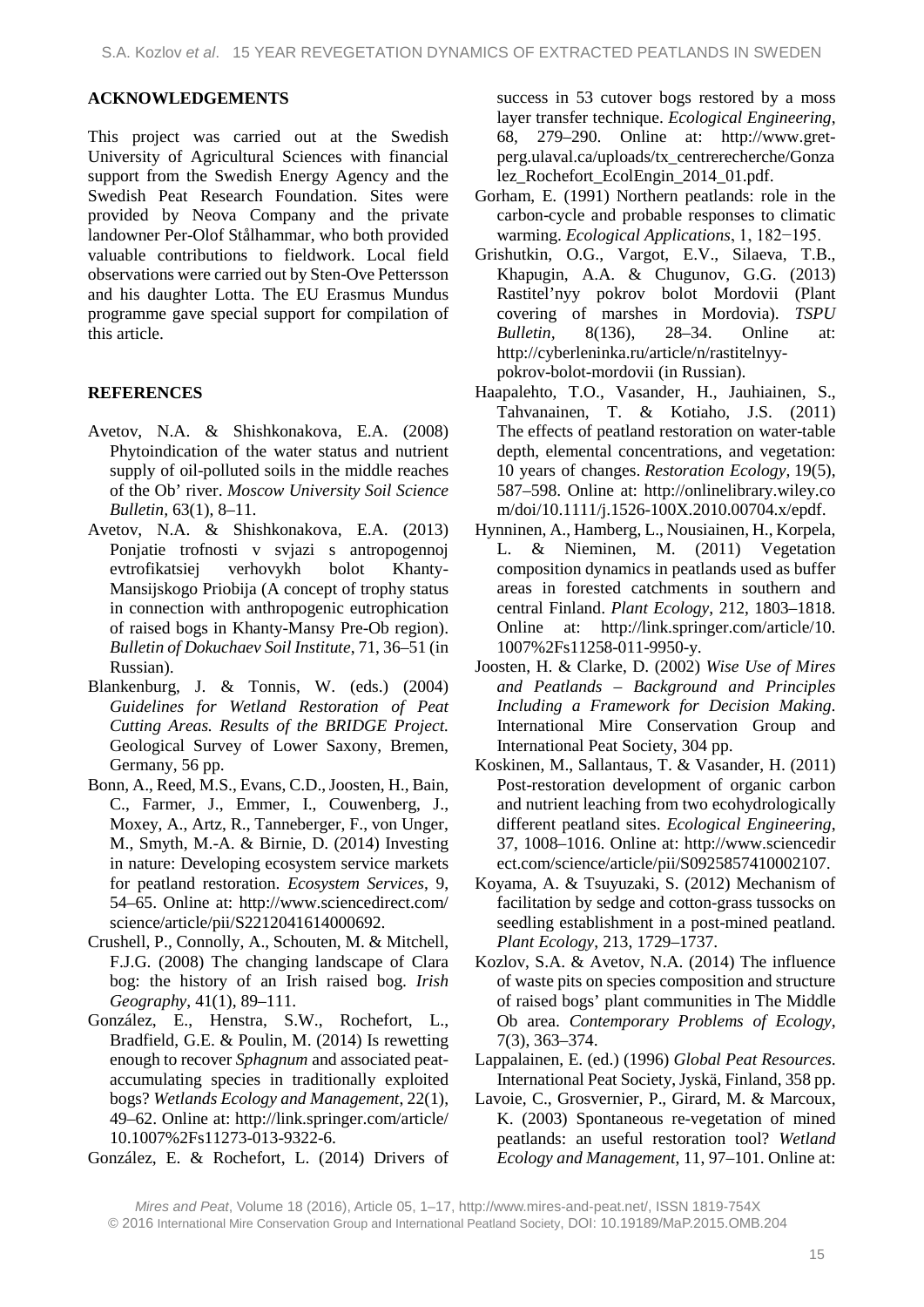http://www.gret-perg.ulaval.ca/uploads/tx\_ centrerecherche/Lavoie\_al\_WEM\_02.pdf.

- Lavoie, C., Marcoux, K., Saint-Louis, A. & Price, J.S. (2005) The dynamics of a cotton-grass (*Eriophorum vaginatum* L.) cover expansion in a vacuum-mined peatland, Southern Québec, Canada. *Wetlands*, 25(1), 64–75.
- Lamers, L.P.M., Vile, M.A., Grootjans, A.P., Acreman, M.C., van Diggelen, R., Evans, M.G., Richardson, C.J., Rochefort, L., Kooijman, A.M., Roelofs, J.G.M. & Smolders, A.J.P. (2015) Ecological restoration of rich fens in Europe and North America: from trial and error to an evidence-based approach. *Biological Reviews*, 90, 182–203.
- Lode, E. (2001) *Natural Mire Hydrology in Restoration of Peatlands Functions*. Ph.D. Dissertation, Acta Universitatis Agriculturae Sueciae, Silvestria 234, Uppsala University, Department of Forest Soils, Uppsala, Sweden.
- Mossberg, B. & Stenberg, L. (2003) *Den Nya Nordiska Floran* (*The New Nordic Flora*). Wahlström & Widstrand, Stockholm, 928 pp. (in Swedish).
- Nishimura, A. & Tsuyuzaki, S. (2014) Effects of water level via controlling water chemistry on revegetation patterns after peat mining. *Wetlands*, 34, 117–127. Online at: http://link.springer.com /article/10.1007%2Fs13157-013-0490-1.
- Odin, H., Eriksson, B. & Perttu, K. (1983) *Temperaturklimatkartor För Svenskt Skogsbruk* (*Temperature Climate Maps For Swedish Forestry*). Reports in Forest Ecology and Forest Soils 45, Swedish University of Agricultural Sciences, Uppsala, 57 pp. (in Swedish with English summary).
- Poschlod, P., Meindl, C., Sliva, J., Herkommer, U., Jägger, M., Schuckert, U., Seemann, A., Ullmann, A. & Wallner, T. (2007) Natural revegetation and restoration of drained and cut-over raised bogs in Southern Germany – a comparative analysis of four long-term monitoring studies. *Global Environmental Research,* 11, 205–216.
- Poulin, M., Andersen, R. & Rochefort, L. (2013) A new approach for tracking vegetation change after restoration: a case study with peatlands. *Restoration Ecology*, 21(3), 363–371. Online at: http://www.gret-perg.ulaval.ca/uploads/tx\_centre recherche/Poulin\_et\_al\_RestorEcol\_2012\_03.pdf
- Pouliot, R., Rochefort, L. & Karofeld, E. (2012) Initiation of microtopography in re-vegetated cutover peatlands: evolution of plant species composition. *Applied Vegetation Science*, 15, 369–382.
- Pouliot, R., Rochefort, L., Karofeld, E. & Mercier, C.

(2011) Initiation of *Sphagnum* moss hummocks in bogs and the presence of vascular plants: Is there a link? *Acta Oecologica*, 37, 346–354. Online at: http://www.gret-perg.ulaval.ca/

uploads/tx\_centrerecherche/Pouliot\_etal\_ActaOe cologica\_2011\_01.pdf.

- Quinty, F. & Rochefort, L. (2003) *Peatland Restoration Guide*. Second edition, Canadian Sphagnum Peat Moss Association, New Brunswick Department of Natural Resources and Energy, Québec, Canada, 106 pp.
- Raab, B. & Vedin, H. (1995) *Klimat, Sjöar och Vattendrag. Sveriges Nationalatlas* (*Climate, Lakes and Streams. National Atlas of Sweden*). Swedish Meteorological and Hydrological Institute, Stockholm, 176 pp. (in Swedish).
- Ramette, A. (2007) Multivariate analysis in microbial ecology. *FEMS Microbiology Ecology,* 62(2), 142–160. Online at: http://onlinelibrary.wiley.co m/doi/10.1111/j.1574-6941.2007.00375.x/epdf.
- Robert, E.C., Rochefort, L. & Garneau, M. (1999) Natural re-vegetation of two block-cut mined peatlands in eastern Canada. *Canadian Journal of Botany*, 77, 447–459. Online at: http://www.gretperg.ulaval.ca/uploads/tx\_centrerecherche/Rober t\_CanJBot\_1999\_03.pdf.
- Rydin, H. & Jeglum, J. (2006) *The Biology of Peatlands*. Oxford University Press, 360 pp.
- Rydin, H., Snoeijs, P. & Diekmann, M. (eds.) (1999) *Swedish Plant Geography*. Acta Phytogeographica Suecica 84, Svenska Växtgeografiska Sällskapet, Uppsala, 238 pp.
- SIS (1986) *Swedish Standard for Water Analysis*, SIS 3120. Standardisation Committee of Sweden, Stockholm.
- Šmilauer, P. & Lepš, J. (2014) *Multivariate Analysis of Ecological Data using CANOCO 5*. Cambridge University Press, 362 pp.
- Strack, M. (ed.) (2008) *Peatlands and Climate Change.* International Peat Society, Jyväskylä, Finland, 223 pp.
- Tahvanainen, T. (2004) Water chemistry of mires in relation to the poor-rich vegetation gradient and contracting geochemical zones on the North-Eastern Fennoscandian Shield. *Folia Geobotanica,* 39, 353–369.
- Timmermann, T., Margóczi, K., Takács, G. & Vegelin, K. (2006) Restoration of peat forming vegetation by rewetting species-poor fen grasslands. *Applied Vegetation Science*, 9, 241– 250.
- Triisberg, T., Karofeld, E. & Paal, J. (2013) Factors affecting the re-vegetation of abandoned extracted peatlands in Estonia: a synthesis from field and greenhouse studies. *Estonian Journal of Ecology*,

*Mires and Peat*, Volume 18 (2016), Article 05, 1–17, http://www.mires-and-peat.net/, ISSN 1819-754X © 2016 International Mire Conservation Group and International Peatland Society, DOI: 10.19189/MaP.2015.OMB.204